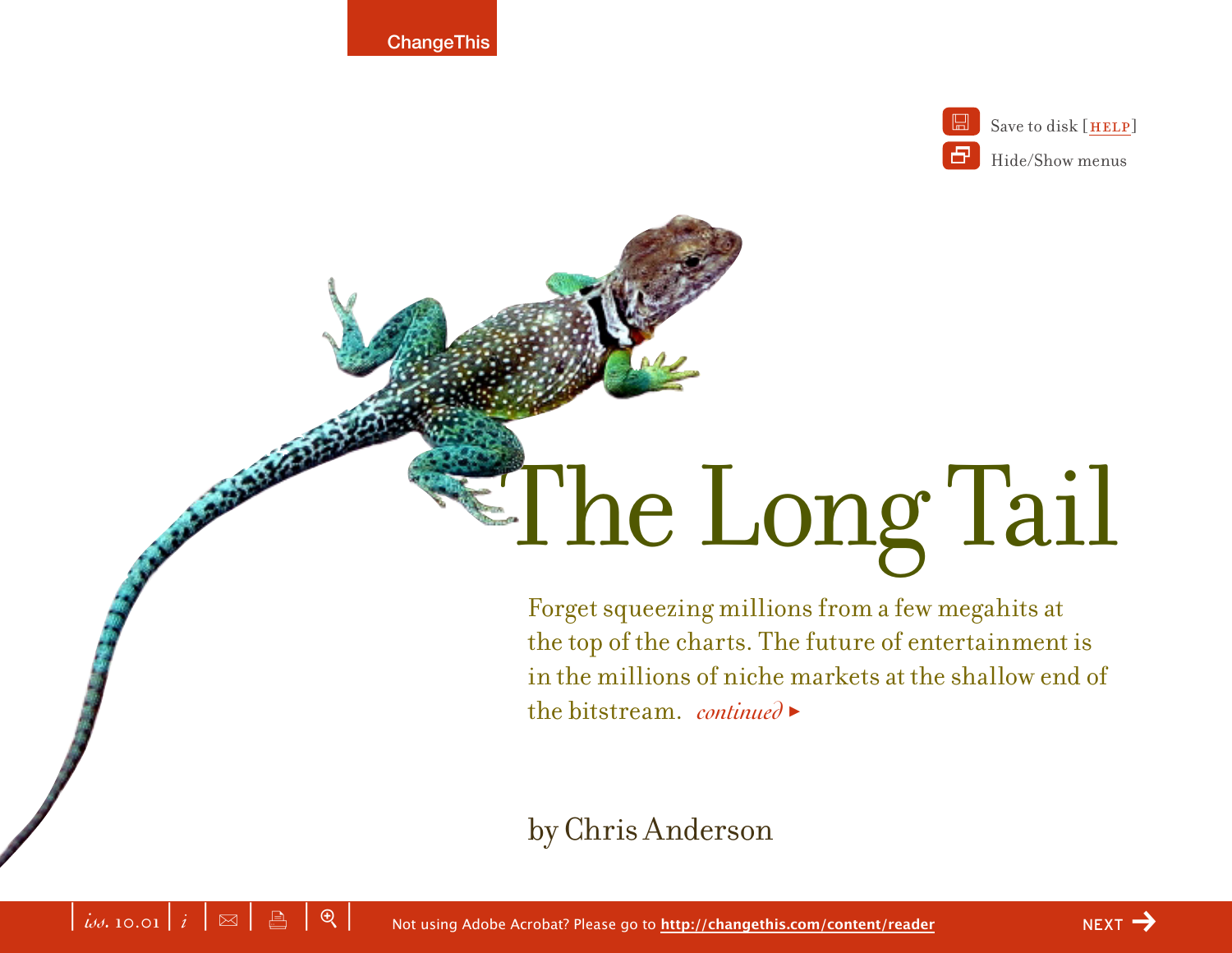In 1988, a British mountain climber named Joe Simpson wrote a book called *Touching the Void*, a harrowing account of near death in the Peruvian Andes. It got good reviews but, only a modest success, it was soon forgotten. Then, a decade later, a strange thing happened. Jon Krakauer wrote *Into Thin Air*, another book about a mountain-climbing tragedy, which became a publishing sensation. Suddenly *Touching the Void* started to sell again.

Random House rushed out a new edition to keep up with demand. Booksellers began to promote it next to their Into Thin Air displays, and sales rose further. A revised paperback edition, which came out in January, spent 14 weeks on the New York Times bestseller list. That same month, IFC Films released a docudrama of the story to critical acclaim. Now, Touching the Void outsells Into Thin Air more than two to one.

What happened? In short, Amazon.com recommendations. The online bookseller's software noted patterns in buying behavior and suggested that readers who liked Into Thin Air would also like Touching the Void. People took the suggestion, agreed wholeheartedly, wrote rhapsodic reviews. More sales, more algorithm-fueled recommendations, and the positive feedback loop kicked in.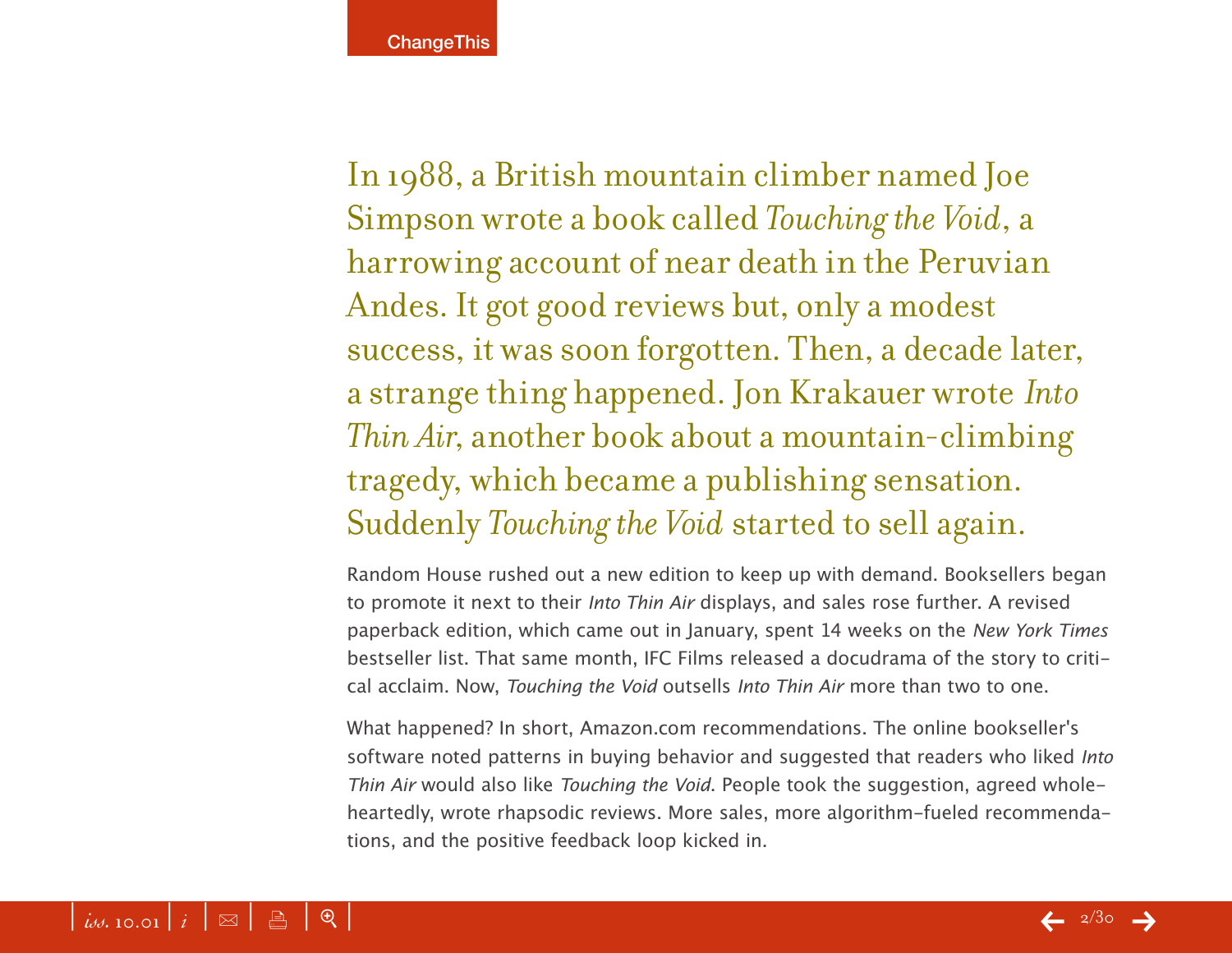Particularly notable is that when Krakauer's book hit shelves, Simpson's was nearly out of print. A few years ago, readers of Krakauer would never even have learned about Simpson's book — and if they had, they wouldn't have been able to find it. Amazon changed that. It created the Touching the Void phenomenon by combining infinite shelf space with real-time information about buying trends and public opinion. The result: rising demand for an obscure book.

# More sales, more algorithm-fueled recommendations, and the positive feedback loop kicked in.

This is not just a virtue of online booksellers: it is an example of an entirely new economic model for the media and entertainment industries, one that is just beginning to show its power. Unlimited selection is revealing truths about what consumers want and how they want to get it in service after service, from DVDs at Netflix to music videos on Yahoo! Launch to songs in the iTunes Music Store and Rhapsody. People are going deep into the catalog, down the long, long list of available titles, far past what's available at Blockbuster Video, Tower Records, and Barnes & Noble. And the more they find, the more they like. As they wander further from the beaten path, they discover their taste is not as mainstream as they thought (or as they had been led to believe by marketing, a lack of alternatives, and a hit-driven culture).

An analysis of the sales data and trends from these services and others like them shows that the emerging digital entertainment economy is going to be radically dif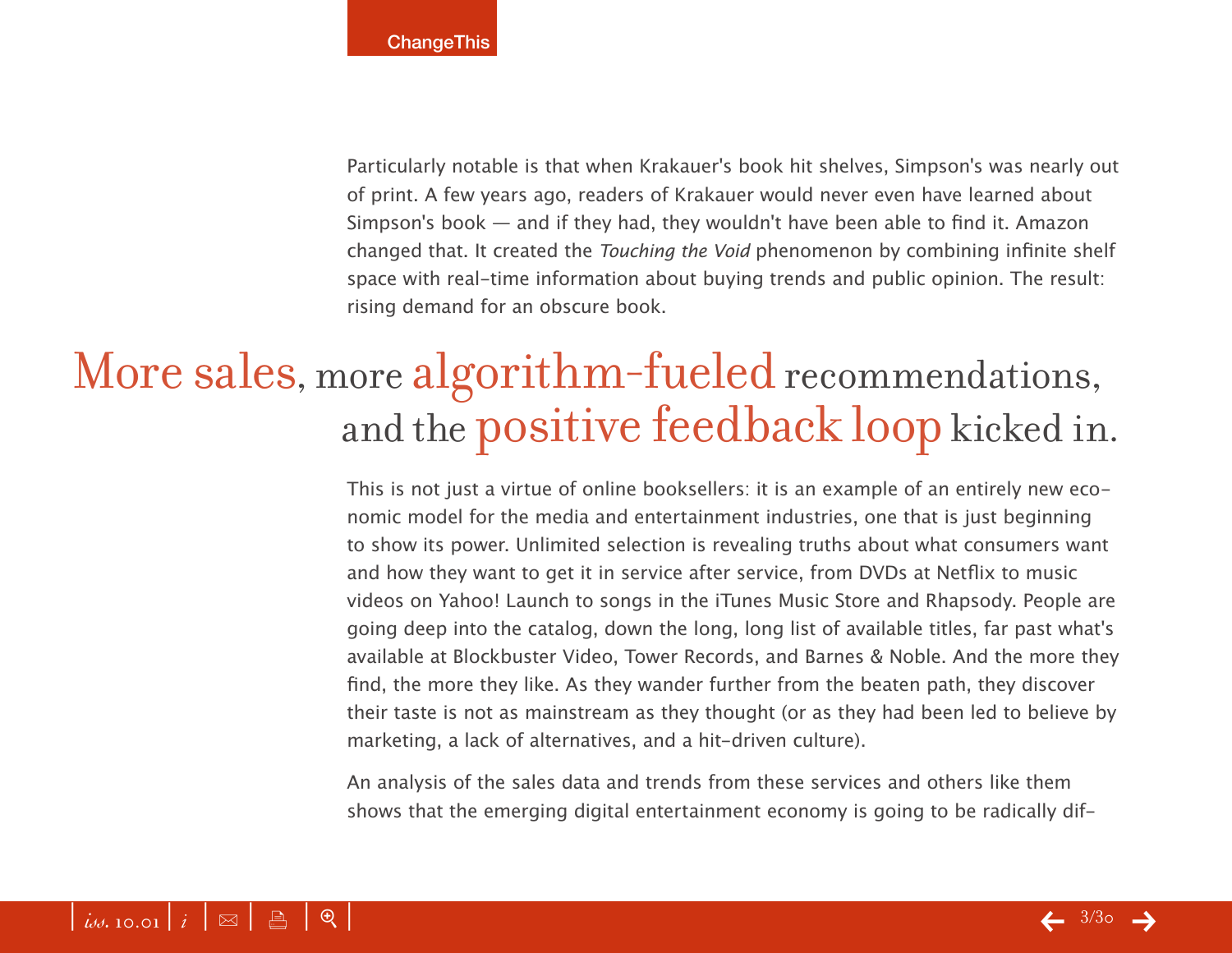ferent from today's mass market. **If the 20th-century entertainment industry was about hits, the 21st will be equally about misses.**

### Unlimited selection is revealing truths about what consumers want and how they want to get it in service after service.

For too long we've been suffering the tyranny of lowest-common-denominator fare, subjected to brain-dead summer blockbusters and manufactured pop. Why? Economics. Many of our assumptions about popular taste are actually artifacts of poor supply-and-demand matching — a market response to inefficient distribution.

The main problem, if that's the word, is that we live in the physical world and, until recently, most of our entertainment media did, too. But that world puts two dramatic limitations on our entertainment.

The first is the need to find local audiences. An average movie theater will not show a film unless it can attract at least 1,500 people over a two-week run; that's essentially the rent for a screen. An average record store needs to sell at least two copies of a CD per year to make it worth carrying; that's the rent for a half inch of shelf space. And so on for DVD rental shops, videogame stores, booksellers, and newsstands.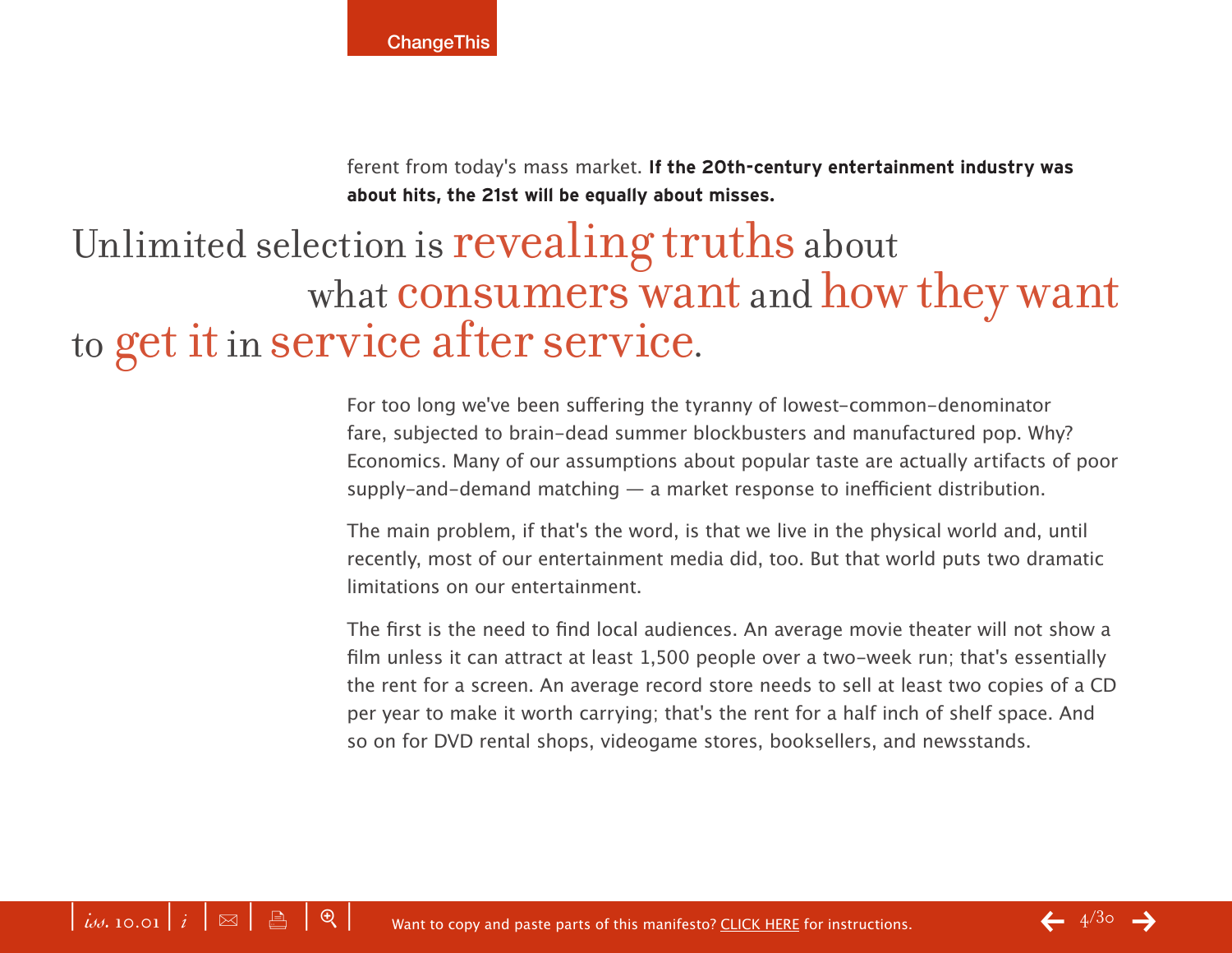

Online services carry far more inventory than traditional retailers. Rhapsody, for example, offers 19 times as many songs as Wal-Mart's stock of 39,000 tunes. The appetite for Rhapsody's more obscure tunes (charted in red) makes up the so-called Long Tail. Meanwhile, even as consumers flock to mainstream books, music, and films (bottom), there is real demand for niche fare found only online. 1



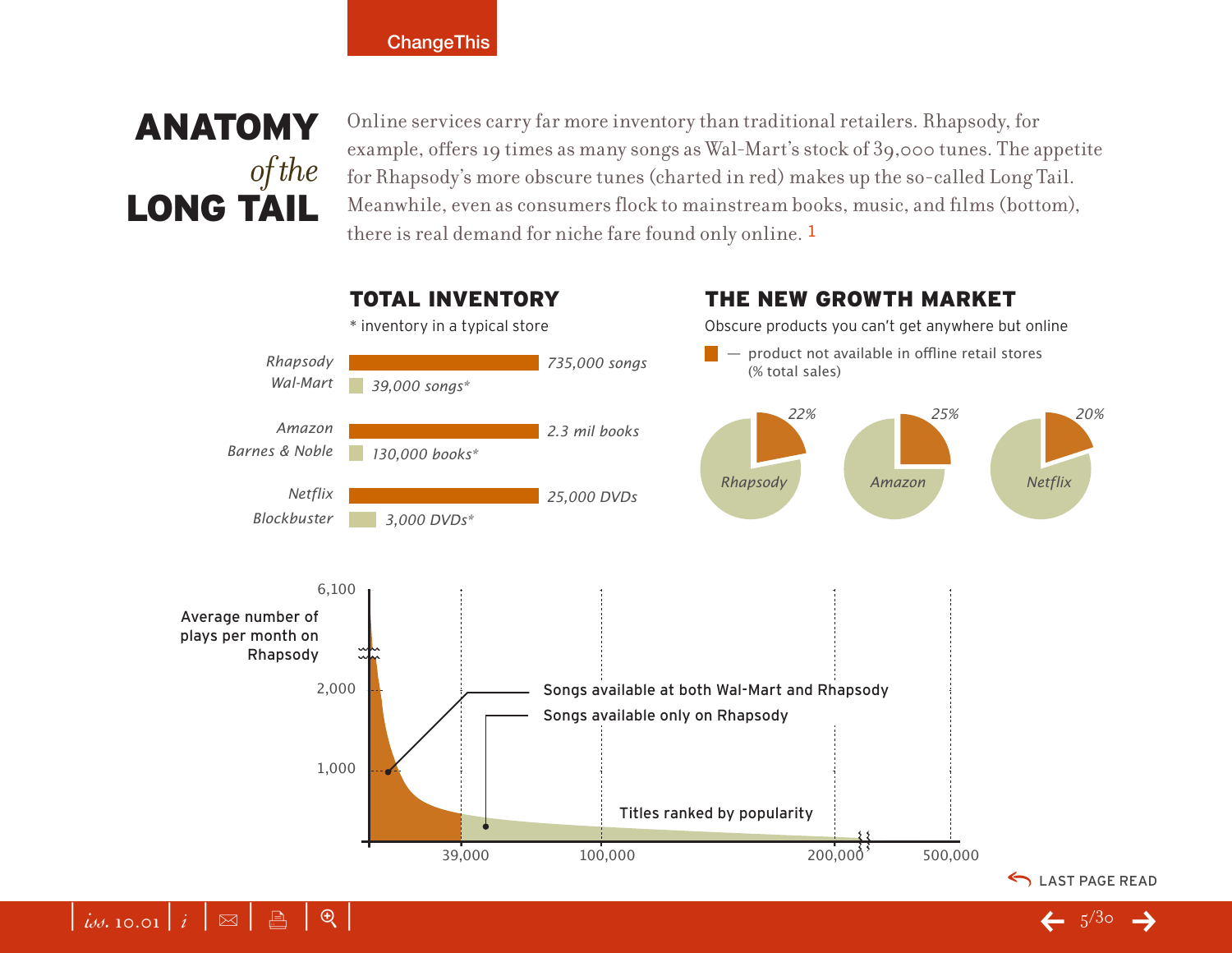In each case, retailers will carry only content that can generate sufficient demand to earn its keep. But each can pull only from a limited local population — perhaps a 10 mile radius for a typical movie theater, less than that for music and bookstores, and even less (just a mile or two) for video rental shops. It's not enough for a great documentary to have a potential national audience of half a million; what matters is how many it has in the northern part of Rockville, Maryland, and among the mall shoppers of Walnut Creek, California.

### Many of our assumptions about popular taste are actually artifacts of poor supply-and-demand matching — a market response to inefficient distribution.

There is plenty of great entertainment with potentially large, even rapturous, national audiences that cannot clear that bar. For instance, The Triplets of Belleville, a critically acclaimed film that was nominated for the best animated feature Oscar this year, opened on just six screens nationwide. An even more striking example is the plight of Bollywood in America. Each year, India's film industry puts out more than 800 feature films. There are an estimated 1.7 million Indians in the US. Yet the top-rated (according to Amazon's Internet Movie Database) Hindi-language film, Lagaan: Once Upon a Time in India, opened on just two screens, and it was one of only a handful of Indian films to get any US distribution at all. **In the tyranny of physical space, an audience too thinly spread is the same as no audience at all.**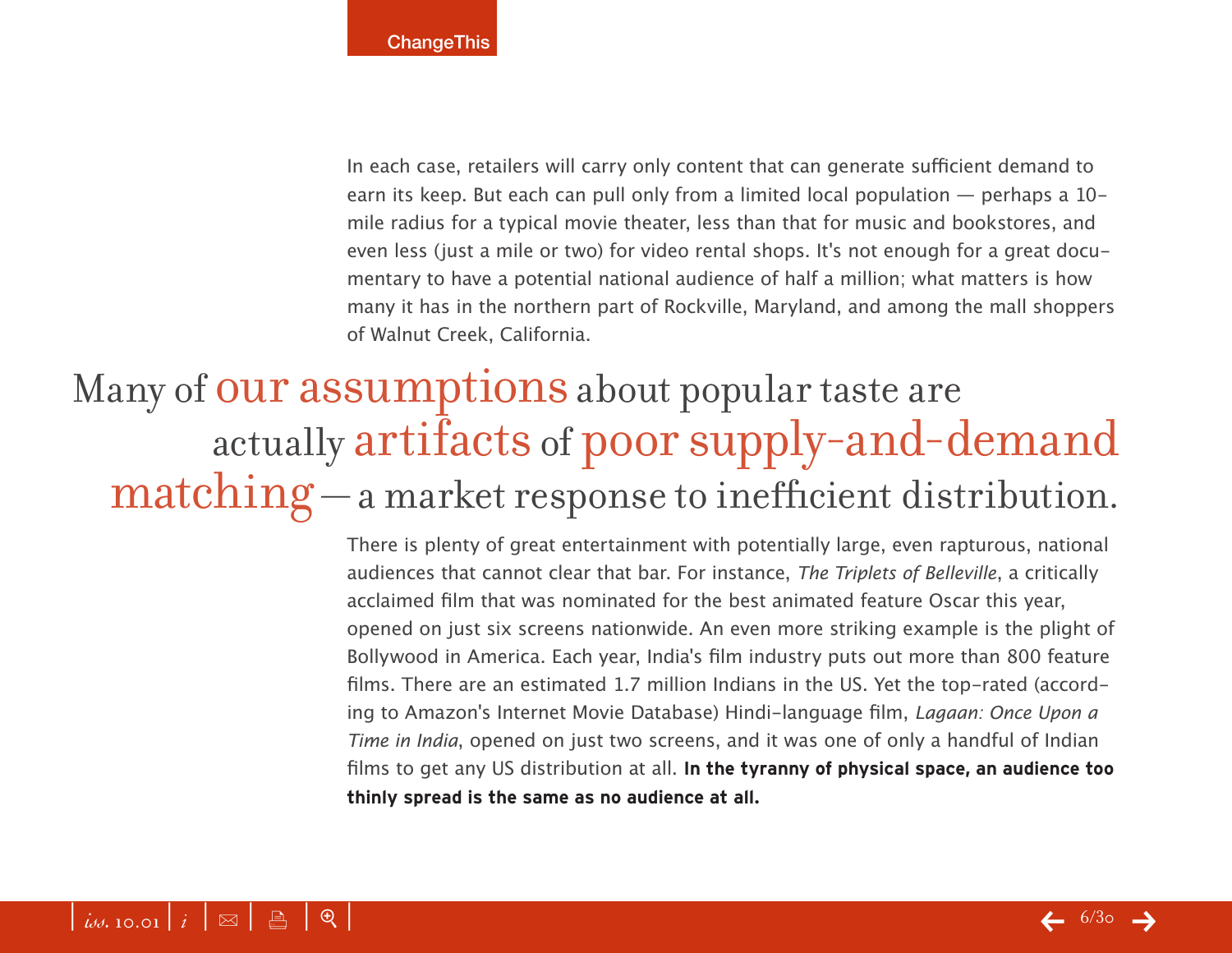### **ChangeThis**

#### This issue's Sponsor:



### COME TO GEL 2005 (GOOD EXPERIENCE LIVE) IN NEW YORK! Gel is the only conference of its kind, exploring what it means to create a good, meaningful, or authentic experience. Business people, artists, and innovators attend.

GO

### Advertise | About this ad

The other constraint of the physical world is physics itself. The radio spectrum can carry only so many stations, and a coaxial cable so many TV channels. And, of course, there are only 24 hours a day of programming. The curse of broadcast technologies is that they are profligate users of limited resources. The result is yet another instance of having to aggregate large audiences in one geographic area — another high bar, above which only a fraction of potential content rises.

The past century of entertainment has offered an easy solution to these constraints. Hits fill theaters, fly off shelves, and keep listeners and viewers from touching their dials and remotes. Nothing wrong with that; indeed, sociologists will tell you that hits are hardwired into human psychology, the combinatorial effect of conformity and word of mouth. And to be sure, a healthy share of hits earn their place: Great songs, movies, and books attract big, broad audiences.

But most of us want more than just hits. Everyone's taste departs from the mainstream somewhere, and the more we explore alternatives, the more we're drawn to them. Unfortunately, in recent decades such alternatives have been pushed to the fringes by pumped-up marketing vehicles built to order by industries that desperately need them.

Hit-driven economics is a creation of an age without enough room to carry everything for everybody. Not enough shelf space for all the CDs, DVDs, and games produced. Not enough screens to show all the available movies. Not enough channels to broadcast all the TV programs, not enough radio waves to play all the music created, and not enough hours in the day to squeeze everything out through either of those sets of slots.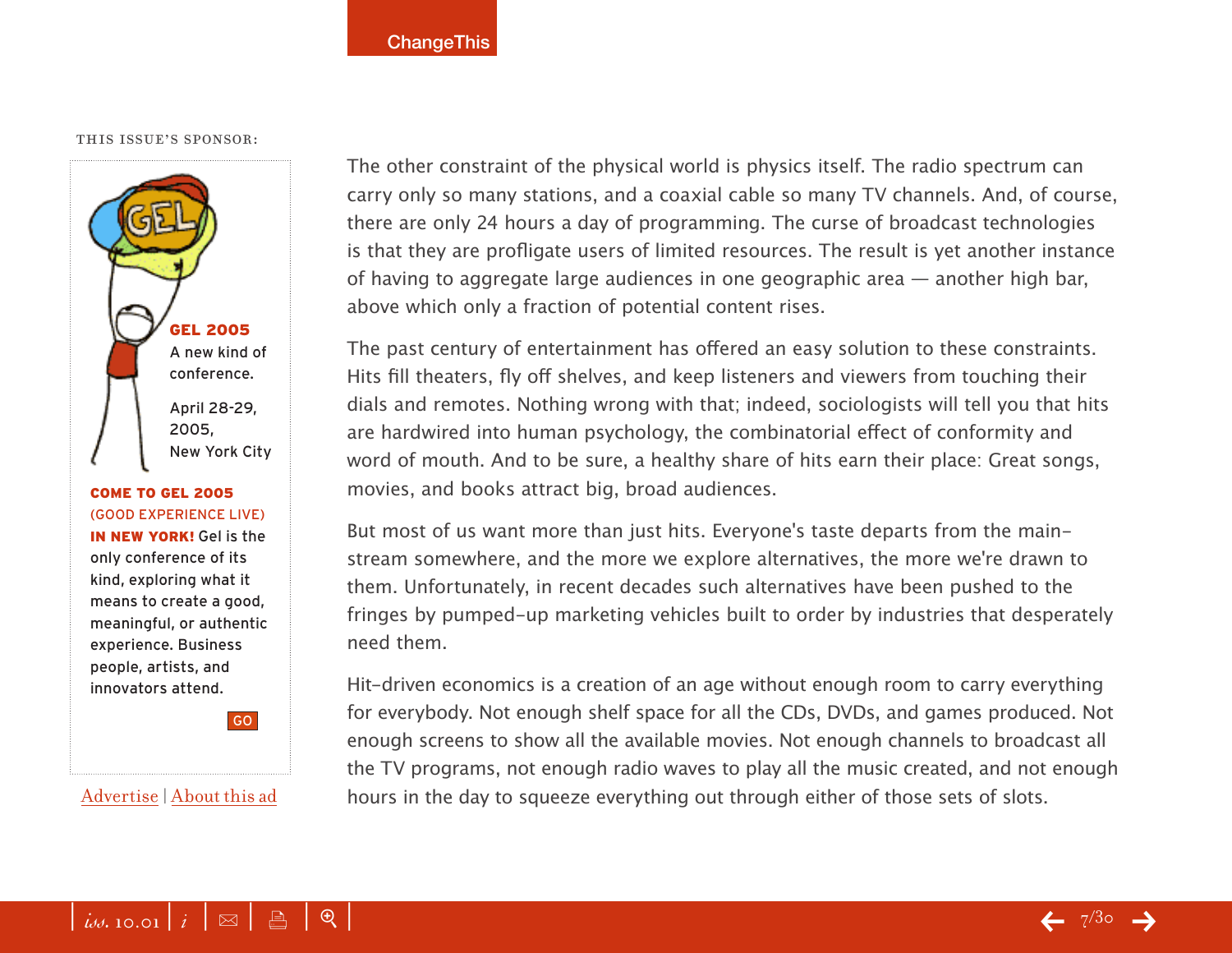This is the world of scarcity. Now, with online distribution and retail, we are entering a world of abundance. And the differences are profound.

To see how, meet Robbie Vann-Adibé, the CEO of Ecast, a digital jukebox company whose barroom players offer more than 150,000 tracks — and some surprising usage statistics. He hints at them with a question that visitors invariably get wrong: "What percentage of the top 10,000 titles in any online media store (Netflix, iTunes, Amazon, or any other) will rent or sell at least once a month?"

# This is the world of scarcity. Now, with online distribution and retail, we are entering a world of abundance. And the differences are profound.

Most people guess 20 percent, and for good reason: We've been trained to think that way. The 80-20 rule, also known as Pareto's principle (after Vilfredo Pareto, an Italian economist who devised the concept in 1906), is all around us. Only 20 percent of major studio films will be hits. Same for TV shows, games, and mass-market books — 20 percent all. The odds are even worse for major-label CDs, where fewer than 10 percent are profitable, according to the Recording Industry Association of America.

But the right answer, says Vann-Adibé, is 99 percent. There is demand for nearly every one of those top 10,000 tracks. He sees it in his own jukebox statistics; each month, thousands of people put in their dollars for songs that no traditional jukebox anywhere has ever carried.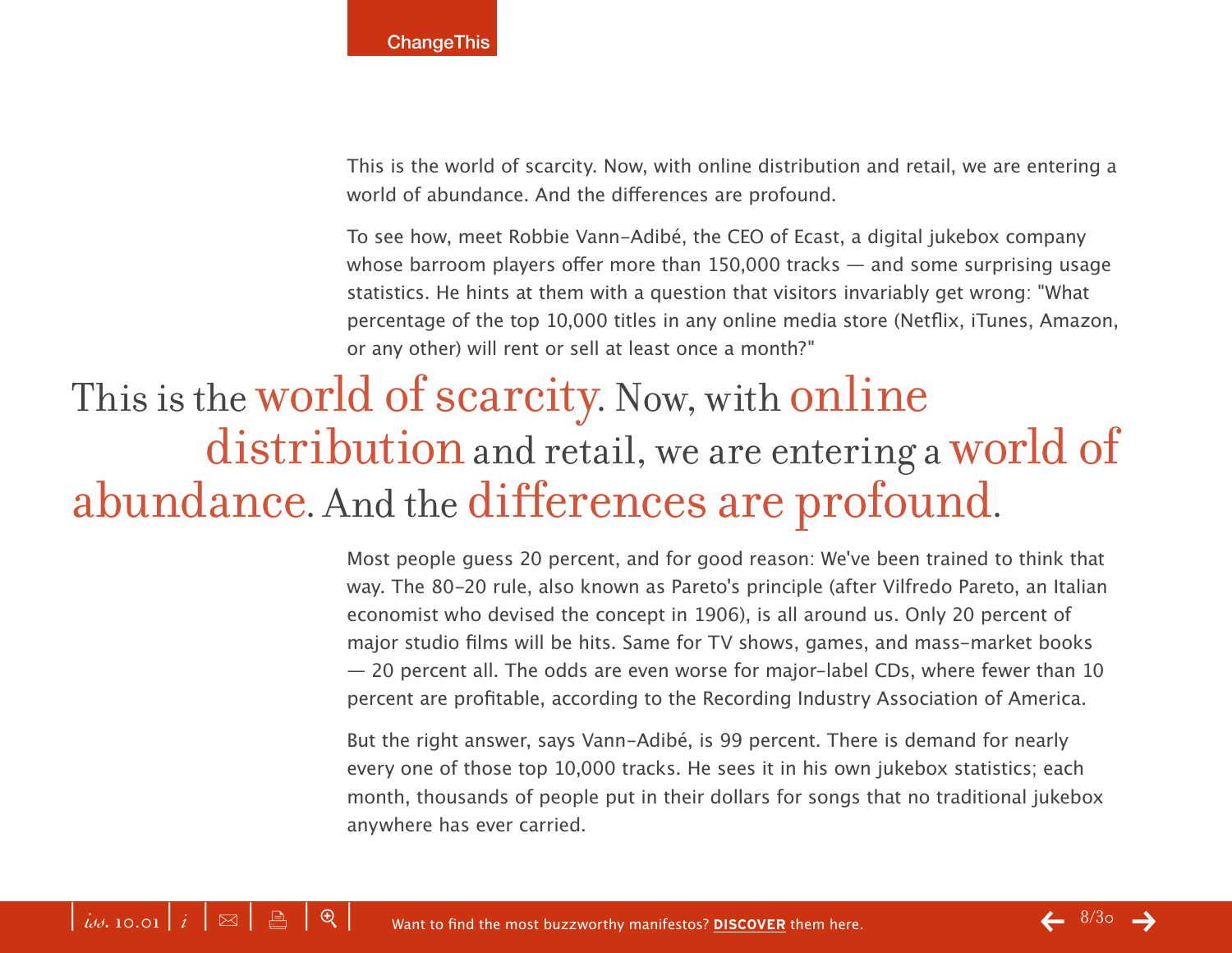People get Vann-Adibé's question wrong because the answer is counterintuitive in two ways. The first is we forget that the 20 percent rule in the entertainment industry is about hits, not sales of any sort. We're stuck in a hit-driven mindset — we think that if something isn't a hit, it won't make money and so won't return the cost of its production. We assume, in other words, that only hits deserve to exist. But Vann-Adibé, like executives at iTunes, Amazon, and Netflix, has discovered that the "misses" usually make money, too. And because there are so many more of them, that money can add up quickly to a huge new market.

# A hit and a miss are on equal economic footing, both just entries in a database called up on demand, both equally worthy of being carried.

With no shelf space to pay for and, in the case of purely digital services like iTunes, no manufacturing costs and hardly any distribution fees, a miss sold is just another sale, with the same margins as a hit. A hit and a miss are on equal economic footing, both just entries in a database called up on demand, both equally worthy of being carried. **Suddenly, popularity no longer has a monopoly on profitability.**

The second reason for the wrong answer is that the industry has a poor sense of what people want. Indeed, we have a poor sense of what we want. We assume, for instance, that there is little demand for the stuff that isn't carried by Wal-Mart and other major retailers; if people wanted it, surely it would be sold. The rest, the bottom 80 percent, must be subcommercial at best.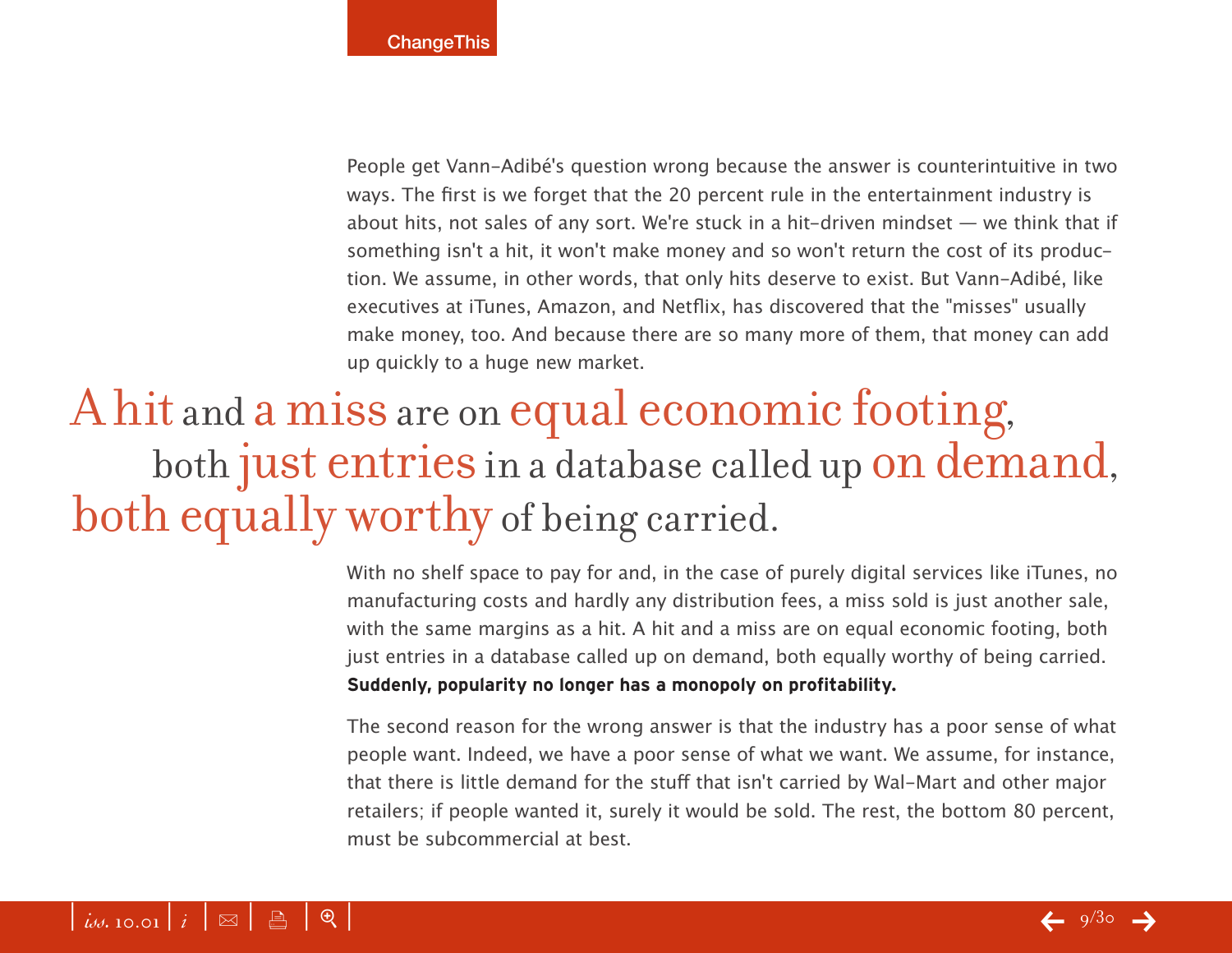But as egalitarian as Wal-Mart may seem, it is actually extraordinarily elitist. Wal-Mart must sell at least 100,000 copies of a CD to cover its retail overhead and make a sufficient profit; less than 1 percent of CDs do that kind of volume. What about the 60,000 people who would like to buy the latest Fountains of Wayne or Crystal Method album, or any other nonmainstream fare? They have to go somewhere else. Bookstores, the megaplex, radio, and network TV can be equally demanding. We equate mass market with quality and demand, when in fact it often just represents familiarity, savvy advertising, and broad, if somewhat shallow, appeal. What do we really want? We're only just discovering, but it clearly starts with more.

# We equate mass market with quality and demand, when in fact it often just represents familiarity, savvy advertising, and broad if somewhat shallow appeal.

To get a sense of our true taste, unfiltered by the economics of scarcity, look at Rhapsody, a subscription-based streaming music service (owned by RealNetworks) that currently offers more than 735,000 tracks.

Chart Rhapsody's monthly statistics and you get a "power law" demand curve that looks much like any record store's, with huge appeal for the top tracks, tailing off quickly for less popular ones. But a really interesting thing happens once you dig below the top 40,000 tracks, which is about the amount of the fluid inventory (the albums carried that will eventually be sold) of the average real-world record store. Here, the Wal-Marts of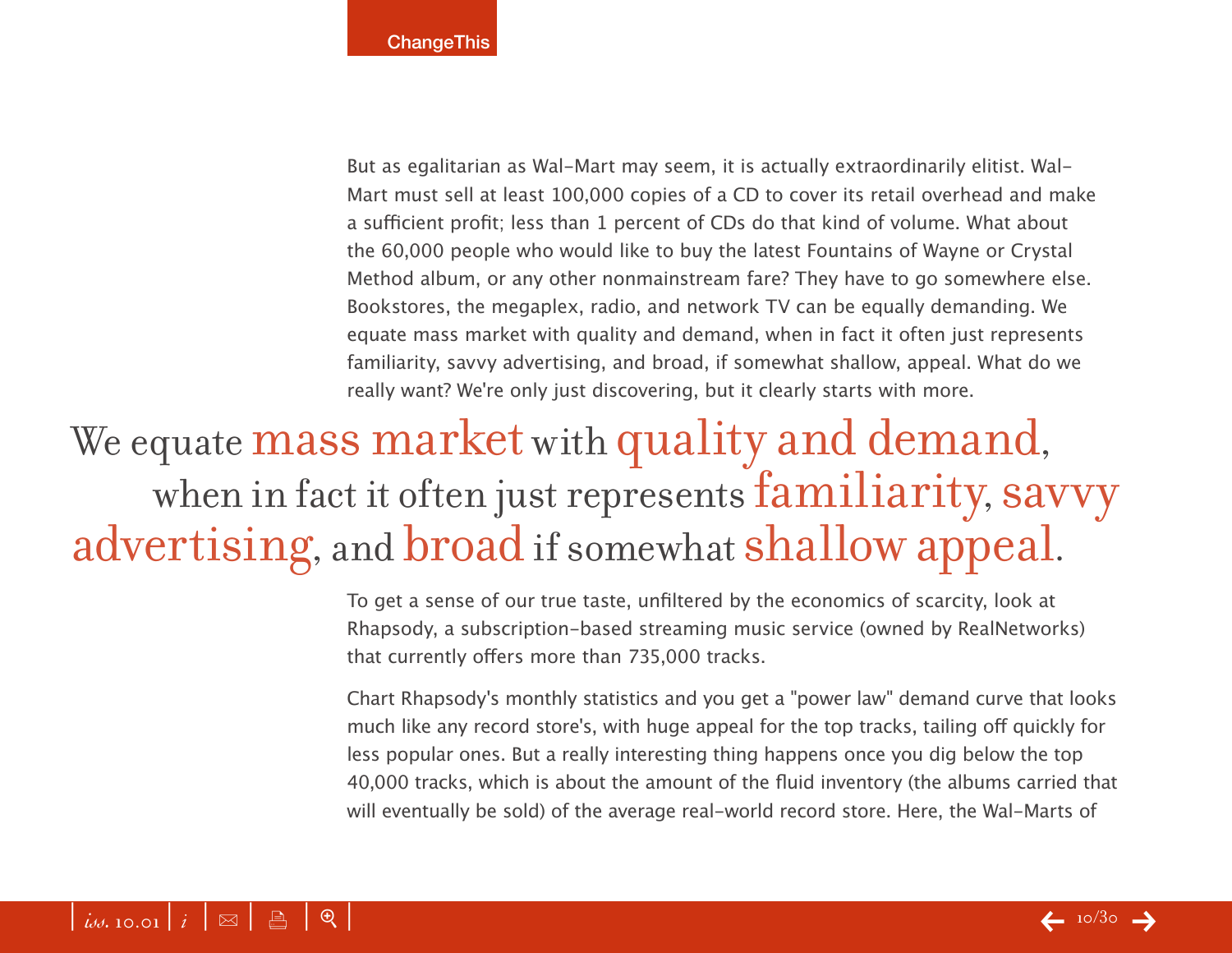the world go to zero — either they don't carry any more CDs, or the few potential local takers for such fringy fare never find it or never even enter the store.

### Unlike the CD, where each crap track costs perhaps one-twelfth of a \$15 album price, online it just sits harmlessly on some server, ignored in a market that sells by the song and evaluates tracks on their own merit.

The Rhapsody demand, however, keeps going. Not only is every one of Rhapsody's top 100,000 tracks streamed at least once each month, the same is true for its top 200,000, top 300,000, and top 400,000. As fast as Rhapsody adds tracks to its library, those songs find an audience, even if it's just a few people a month, somewhere in the country.

This is the Long Tail.

You can find everything out there on the Long Tail. There's the back catalog, older albums still fondly remembered by longtime fans or rediscovered by new ones. There are live tracks, B-sides, remixes, even (gasp) covers. There are niches by the thousands, genre within genre within genre: Imagine an entire Tower Records devoted to '80s hair bands or ambient dub. There are foreign bands, once priced out of reach in the Import aisle, and obscure bands on even more obscure labels, many of which don't have the distribution clout to get into Tower at all.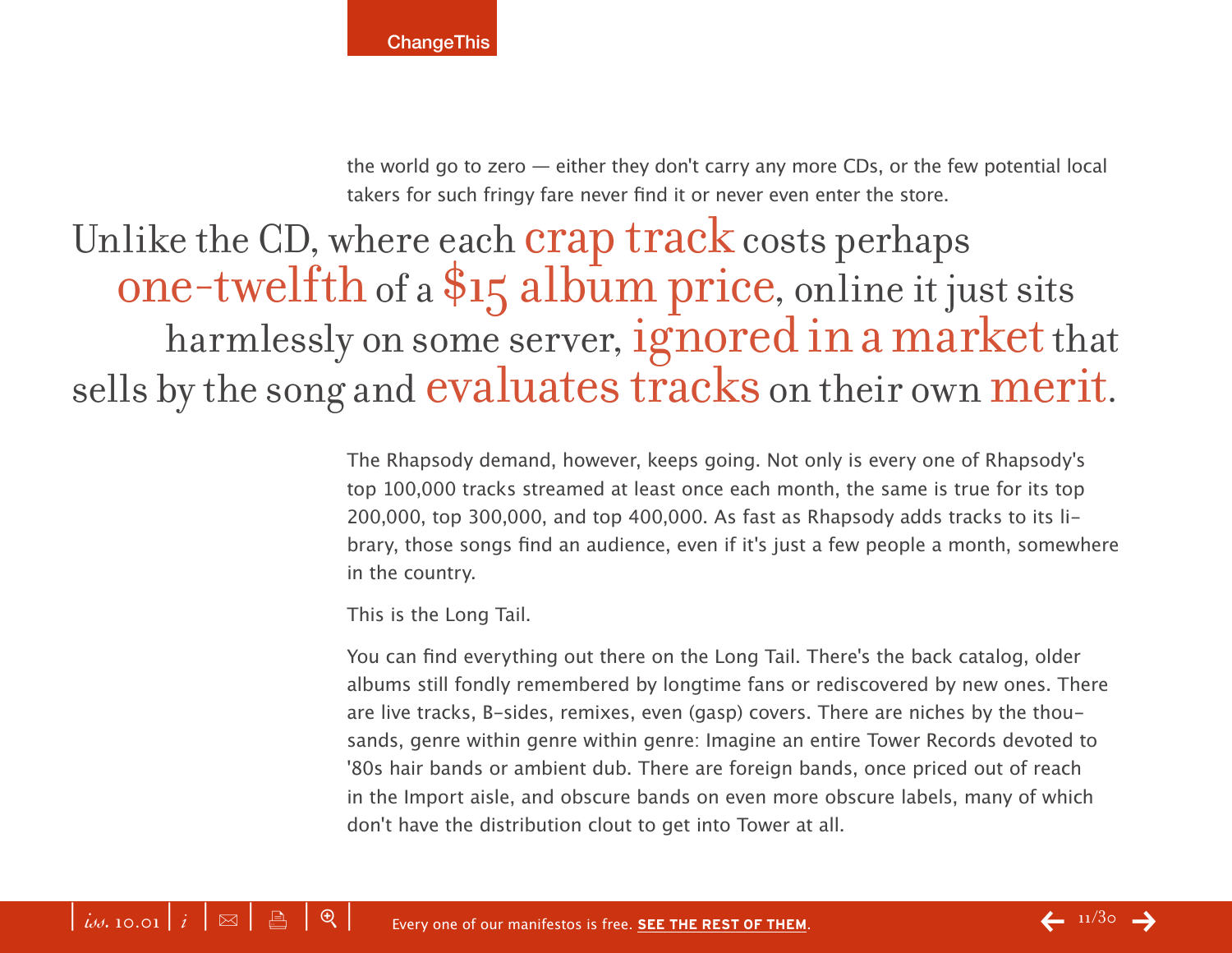Oh sure, there's also a lot of crap. But there's a lot of crap hiding between the radio tracks on hit albums, too. People have to skip over it on CDs, but they can more easily avoid it online, since the collaborative filters typically won't steer you to it. Unlike the CD, where each crap track costs perhaps one-twelfth of a \$15 album price, online it just sits harmlessly on some server, ignored in a market that sells by the song and evaluates tracks on their own merit.

# The potential book market may be twice as big as it appears to be, if only we can get over the economics of scarcity.

What's really amazing about the Long Tail is the sheer size of it. Combine enough non-hits on the Long Tail and you've got a market potentially as big as the hits. Take books: The average Barnes & Noble carries 130,000 titles. Yet a quarter of Amazon's book sales already come from outside its top 130,000 titles. Consider the implication: If the Amazon statistics are any guide, the market for books that are not even sold in the average bookstore is at least third as large as the market for those that are (see "Anatomy of the Long Tail"). And that's a growing fraction. The potential book market may be half again as big as it appears to be, if only we can get over the economics of scarcity. Venture capitalist and former music industry consultant Kevin Laws puts it this way: "The biggest money is in the smallest sales."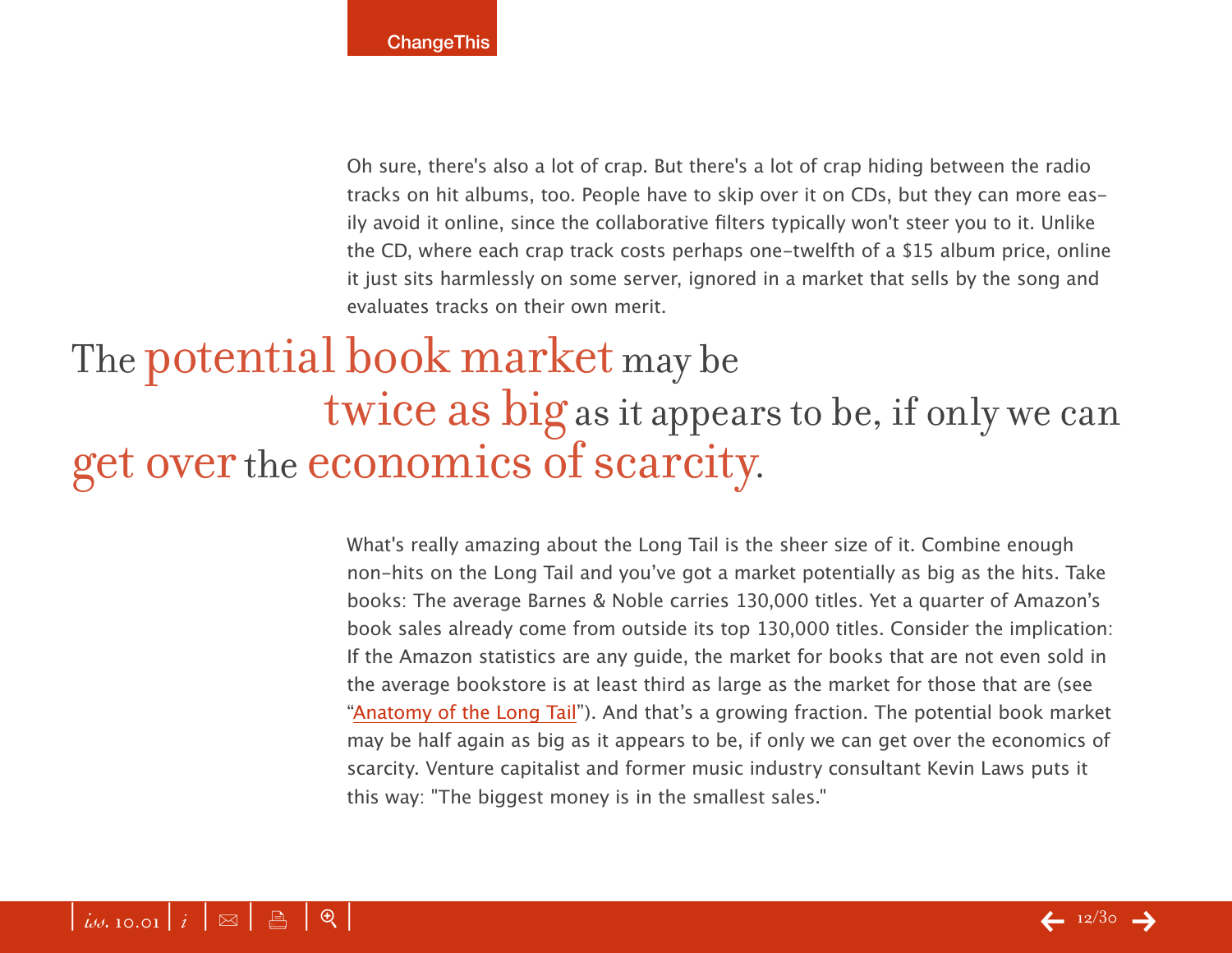#### This issue's Sponsor:



### COME TO GEL 2005 (GOOD EXPERIENCE LIVE) IN NEW YORK! Gel is the only conference of its kind, exploring what it means to create a good, meaningful, or authentic experience. Business people, artists, and innovators attend.

GO

Advertise | About this ad

The same is true for all other aspects of the entertainment business, to one degree or another. Just compare online and offline businesses: The average Blockbuster carries fewer than 3,000 DVDs. Yet a fifth of Netflix rentals are outside its top 3,000 titles. Rhapsody streams more songs each month beyond its top 10,000 than it does its top 10,000. In each case, the market that lies outside the reach of the physical retailer is big and getting bigger.

When you think about it, most successful businesses on the Internet are about aggregating the Long Tail in one way or another. Google, for instance, makes most of its money off small advertisers (the long tail of advertising), and eBay is mostly tail as well — niche and one-off products. By overcoming the limitations of geography and scale, just as Rhapsody and Amazon have, Google and eBay have discovered new markets and expanded existing ones.

This is the power of the Long Tail. The companies at the vanguard of it are showing the way with three big lessons. Call them the new rules for the new entertainment economy.

### **RULE 1: MAKE EVERYTHING AVAILABLE**

If you love documentaries, Blockbuster is not for you. Nor is any other video store — there are too many documentaries, and they sell too poorly to justify stocking more than a few dozen of them on physical shelves. Instead, you'll want to join Netflix, which offers more than a thousand documentaries — because it can. Such profligacy is giving a boost to the documentary business; last year, Netflix accounted for half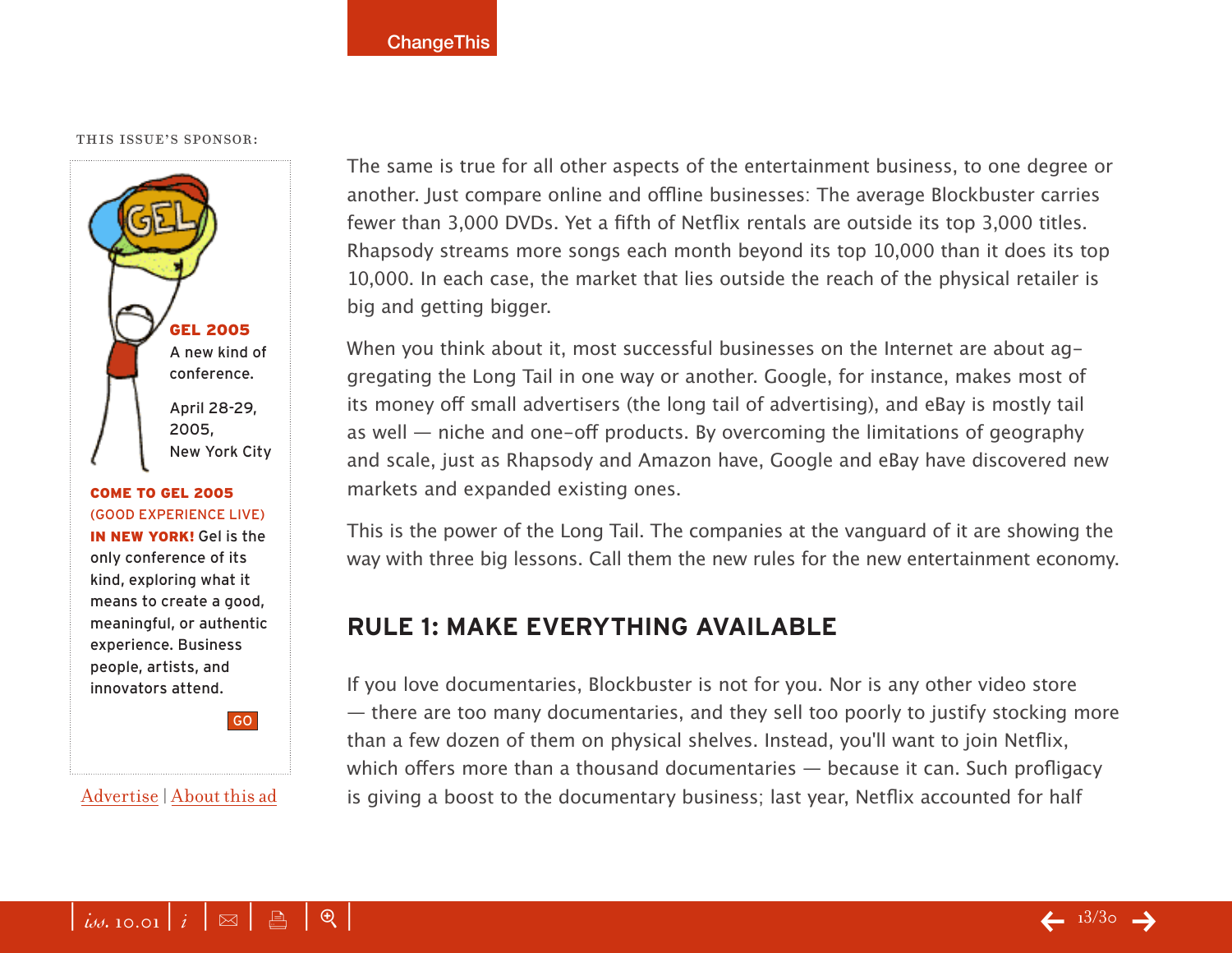of all US rental revenue for Capturing the Friedmans, a documentary about a family destroyed by allegations of pedophilia.

### THE DOCUMENTARY NICHE GETS RICHER 2

More than 40,000 documentaries have been released, according to the Internet Movie Database. Of those, Amazon.com carries 40 percent, Netflix stocks 3 percent, and the average Blockbuster just .2 percent.



Netflix CEO Reed Hastings, who's something of a documentary buff, took this newfound clout to PBS, which had produced Daughter From Danang, a documentary about the children of US soldiers and Vietnamese women. In 2002, the film was nominated for an Oscar and was named best documentary at Sundance, but PBS had no plans to release it on DVD. Hastings offered to handle the manufacturing and distribution if PBS would make it available as a Netflix exclusive. Now Daughter From Danang consistently ranks in the top 15 on Netflix documentary charts. That amounts to a market of tens of thousands of documentary renters that did not otherwise exist.

There are any number of equally attractive genres and subgenres neglected by the traditional DVD channels: foreign films, anime, independent movies, British television dramas, old American TV sitcoms. These underserved markets make up a big chunk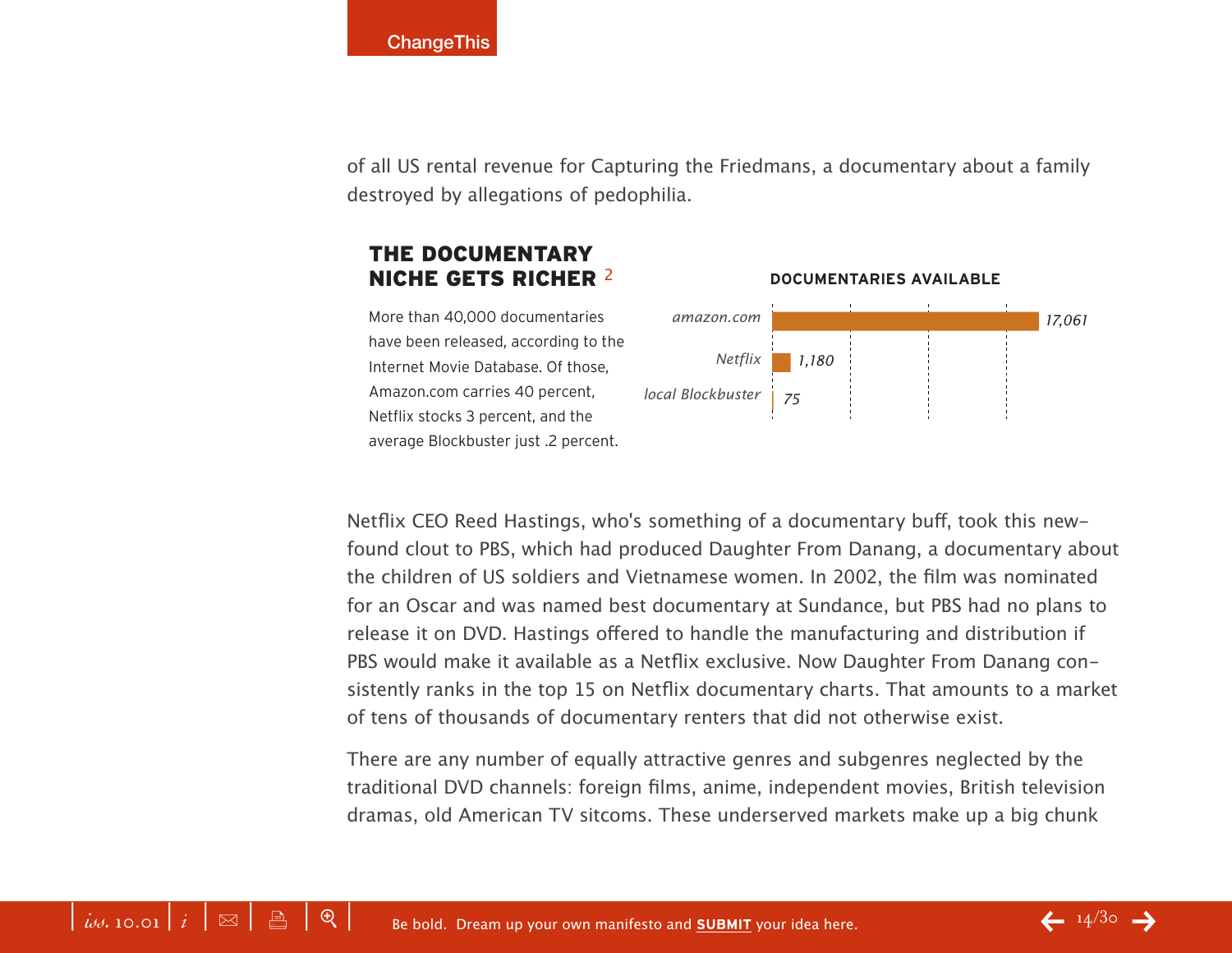of Netflix rentals. Bollywood alone accounts for nearly 100,000 rentals each month. The availability of offbeat content drives new customers to Netflix  $-$  and anything that cuts the cost of customer acquisition is gold for a subscription business. Thus the company's first lesson: **Embrace niches.**

## Netflix has made a good business out of what's unprofitable fare in movie theaters and video rental shops because it can aggregate dispersed audiences.

Netflix has made a good business out of what's unprofitable fare in movie theaters and video rental shops because it can **aggregate dispersed audiences**. It doesn't matter if the several thousand people who rent Doctor Who episodes each month are in one city or spread, one per town, across the country — the economics are the same to Netflix. It has, in short, broken the tyranny of physical space. What matters is not where customers are, or even how many of them are seeking a particular title, but only that some number of them exist, anywhere.

As a result, almost anything is worth offering on the off chance it will find a buyer. This is the opposite of the way the entertainment industry now thinks. Today, the decision about whether or when to release an old film on DVD is based on estimates of demand, availability of extras such as commentary and additional material, and marketing opportunities such as anniversaries, awards, and generational windows (Disney briefly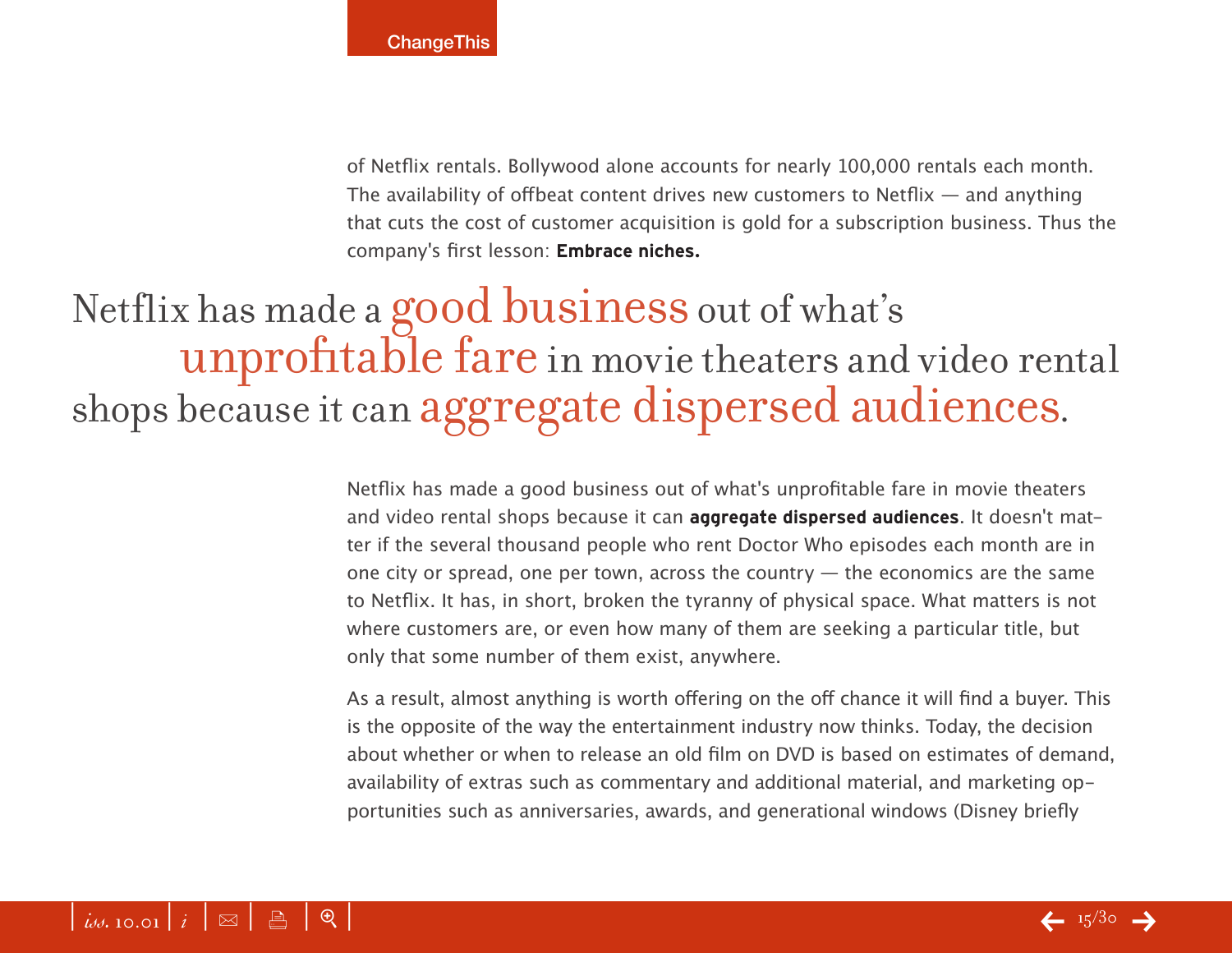re-releases its classics every 10 years or so as a new wave of kids come of age). It's a high bar, which is why only a fraction of movies ever made are available on DVD.

### In a Long Tail economy, it's more expensive to evaluate than to release. Just do it!

That model may make sense for the true classics, but it's way too much fuss for everything else. The Long Tail approach, by contrast, is to simply dump huge chunks of the archive onto bare-bones DVDs, without any extras or marketing. Call it the Silver Series and charge half the price. Same for independent films. This year, nearly 6,000 movies were submitted to the Sundance Film Festival. Of those, 255 were accepted, and just two dozen have been picked up for distribution; to see the others, you had to be there. Why not release all 255 on DVD each year as part of a discount Sundance Series? In a Long Tail economy, **it's more expensive to evaluate than to release**. Just do it!

The same is true for the music industry. It should be securing the rights to release all the titles in all the back catalogs as quickly as it can — thoughtlessly, automatically, and at industrial scale. (This is one of those rare moments where the world needs more lawyers, not fewer.) So too for videogames. Retro gaming, including simulators of classic game consoles that run on modern PCs, is a growing phenomenon driven by the nostalgia of the first joystick generation. Game publishers could release every title as a 99-cent download three years after its release — no support, no guarantees, no packaging.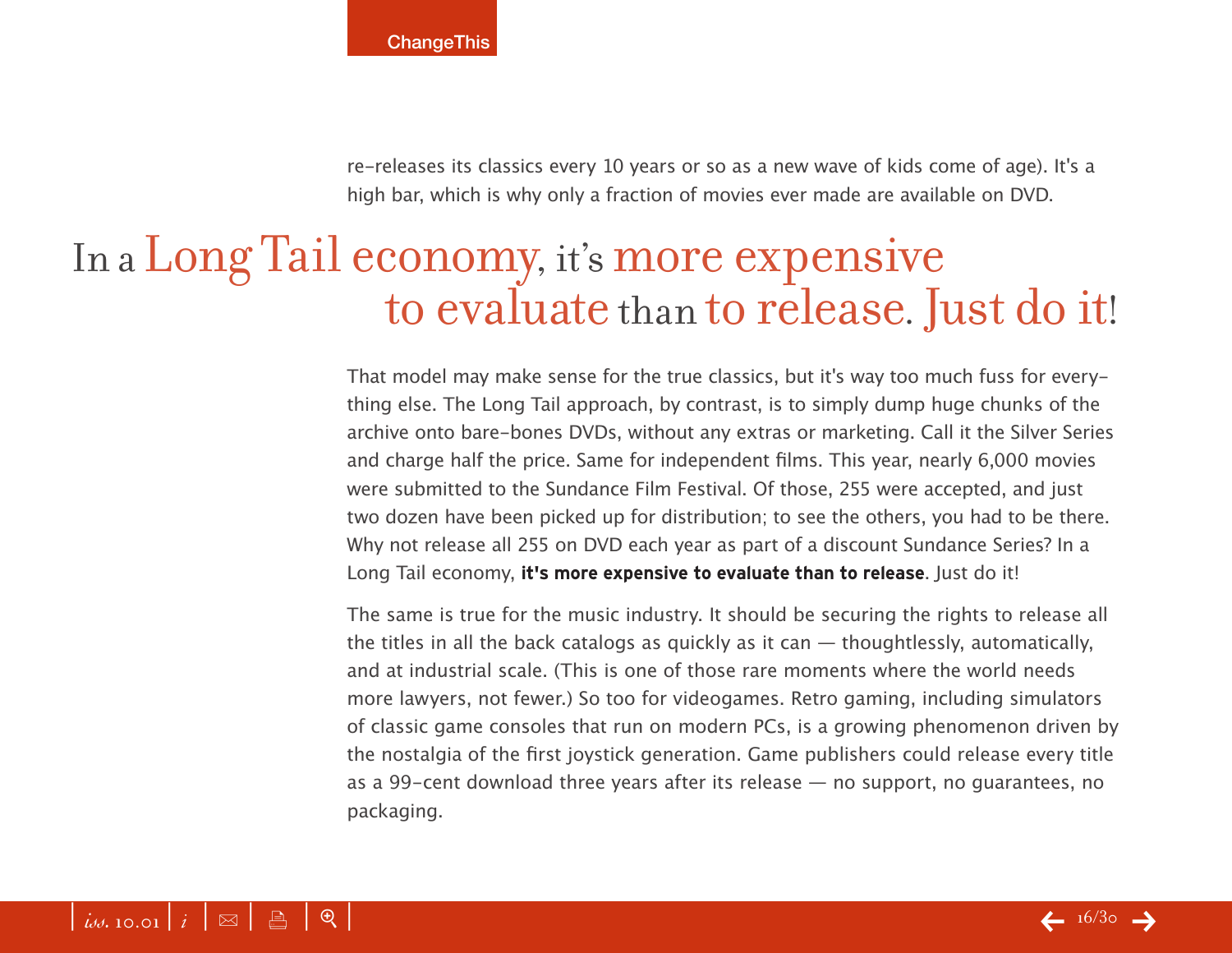#### This issue's Sponsor:



### COME TO GEL 2005 (GOOD EXPERIENCE LIVE) IN NEW YORK! Gel is the only conference of its kind, exploring what it means to create a good, meaningful, or authentic experience. Business people, artists, and innovators attend.

#### GO

### Advertise | About this ad

All this, of course, applies equally to books. Already, we're seeing a blurring of the line between in and out of print. Amazon and other networks of used booksellers have made it almost as easy to find and buy a second-hand book as it is a new one. By divorcing bookselling from geography, these networks create a liquid market at low volume, dramatically increasing both their own business and the overall demand for used books. Combine that with the rapidly dropping costs of print-on-demand technologies and it's clear why any book should always be available. Indeed, it is a fair bet that **children today will grow up never knowing the meaning of out of print.**

### **RULE 2: CUT THE PRICE IN HALF. NOW LOWER IT.**

Thanks to the success of Apple's iTunes, we now have a standard price for a downloaded track: 99 cents. But is it the right one?

Ask the labels and they'll tell you it's too low: Even though 99 cents per track works out to about the same price as a CD, most consumers just buy a track or two from an album online, rather than the full CD. In effect, online music has seen a return to the singles-driven business of the 1950s. So from a label perspective, consumers should pay more for the privilege of purchasing à la carte to compensate for the lost album revenue.

Ask consumers, on the other hand, and they'll tell you that 99 cents is too high. It is, for starters, 99 cents more than Kazaa. But piracy aside, 99 cents violates our innate sense of economic justice: If it clearly costs less for a record label to deliver a song

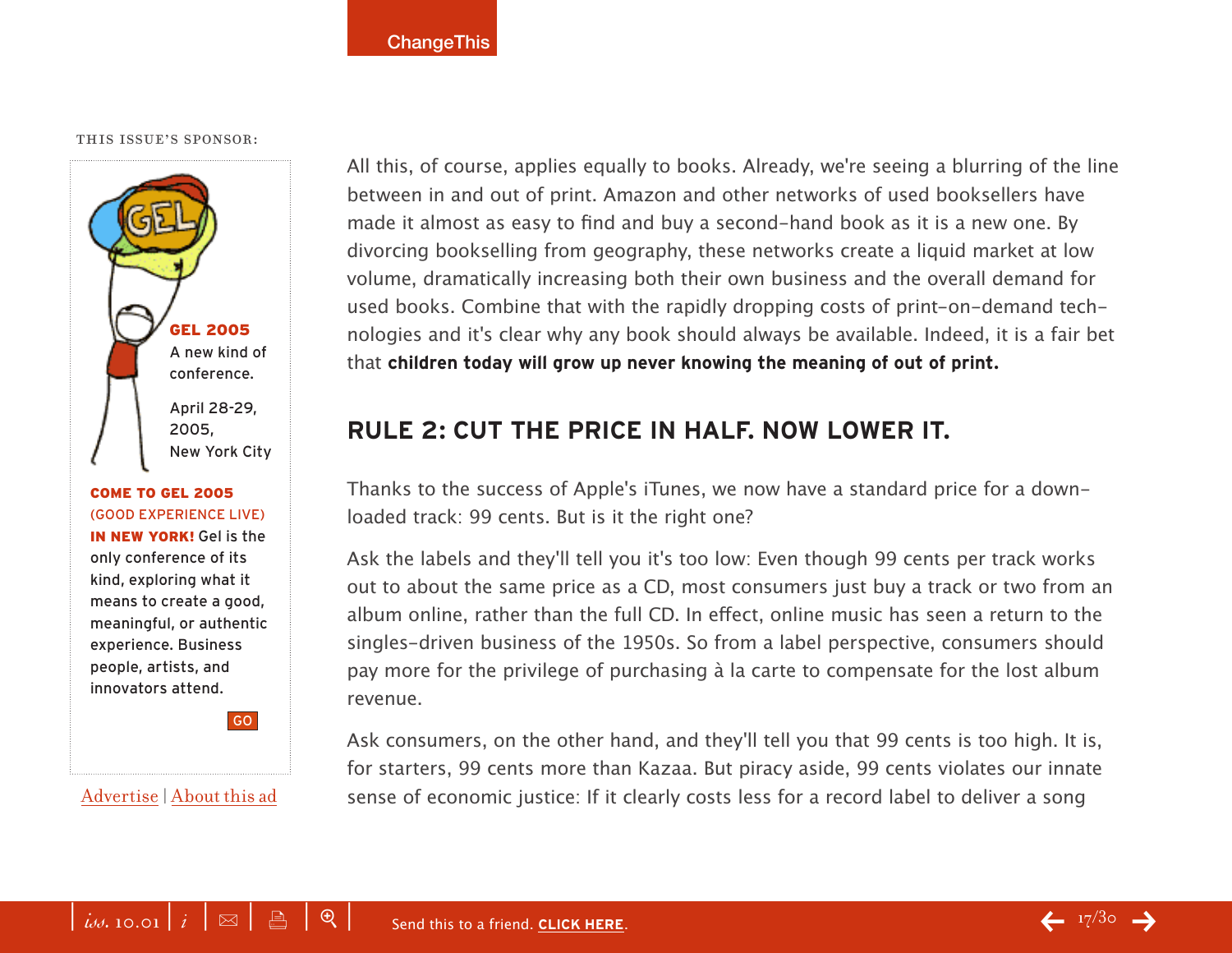online, with no packaging, manufacturing, distribution, or shelf space overheads, why shouldn't the price be less, too?

### Surprisingly enough, there's been little good economic analysis on what the right price for online music should be.

Surprisingly enough, there's been little good economic analysis on what the right price for online music should be. The main reason for this is that pricing isn't set by the market today but by the record label demi-cartel. Record companies charge a wholesale price of around 65 cents per track, leaving little room for price experimentation by the retailers.

That wholesale price is set to roughly match the price of CDs, to avoid dreaded "channel conflict." The labels fear that if they price online music lower, their CD retailers (still the vast majority of the business) will revolt or, more likely, go out of business even more quickly than they already are. In either case, it would be a serious disruption of the status quo, which terrifies the already spooked record companies. No wonder they're doing price calculations with an eye on the downsides in their traditional CD business rather than the upside in their new online business.

But what if the record labels stopped playing defense? A brave new look at the economics of music would calculate what it really costs to simply put a song on an iTunes server and adjust pricing accordingly. The results are surprising.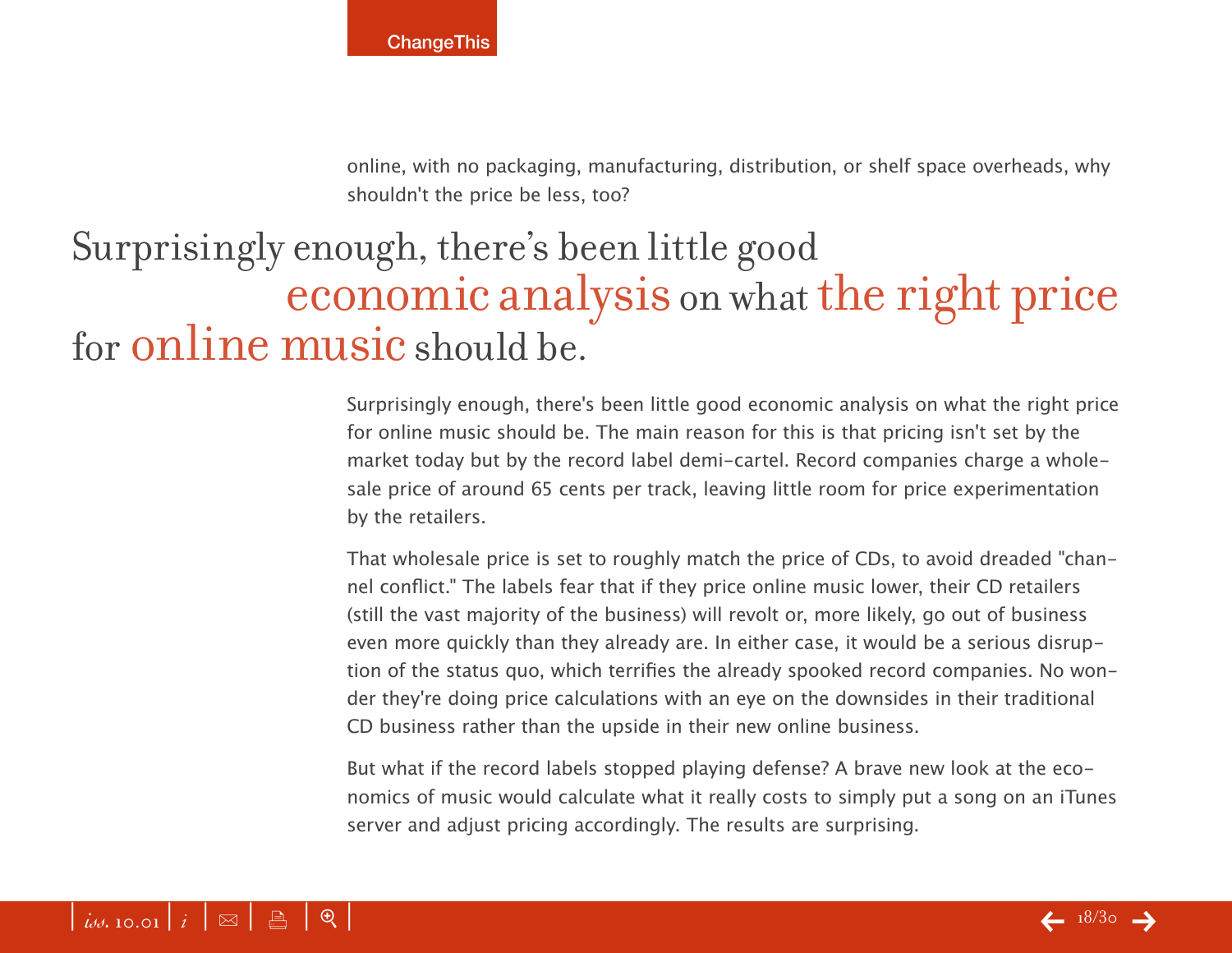Take away the unnecessary costs of the retail channel — CD manufacturing, distribution, and retail overheads. That leaves the costs of finding, making, and marketing music. Keep them as they are, to ensure that the people on the creative and label side of the business make as much as they currently do. For a popular album that sells 300,000 copies, the creative costs work out to about \$7.50 per disc, or around 60 cents a track. Add to that the actual cost of delivering music online, which is mostly the cost of building and maintaining the online service rather than the negligible storage and bandwidth costs. Current price tag: around 17 cents a track. By this calculation, hit music is overpriced by 25 percent online — it should cost just 79 cents a track, reflecting the savings of digital delivery.

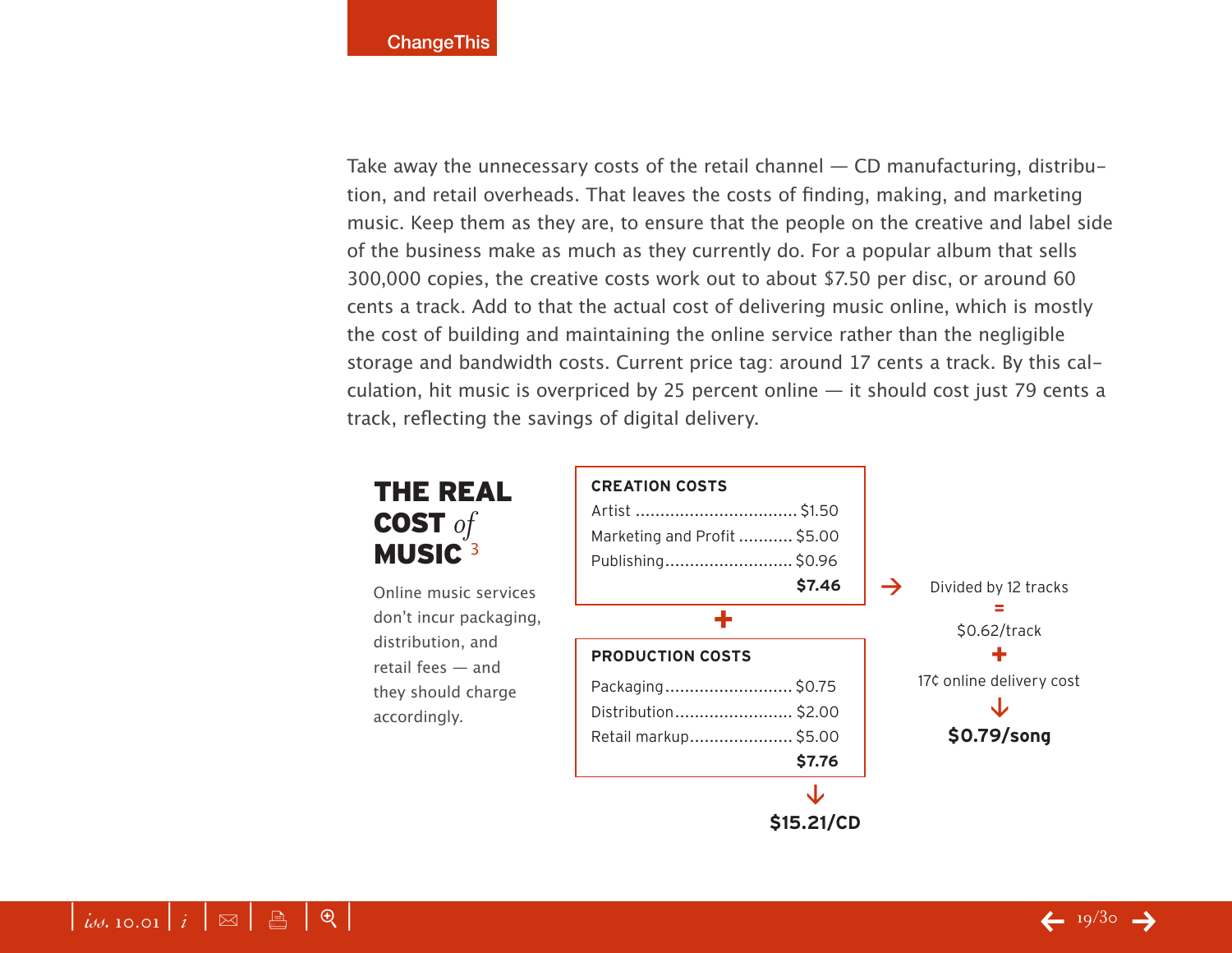Putting channel conflict aside for the moment, if the incremental cost of making content that was originally produced for physical distribution available online is low, the price should be, too. **Price according to digital costs, not physical ones.**

## All this good news for consumers doesn't have to hurt the industry. When you lower prices, people tend to buy more.

All this good news for consumers doesn't have to hurt the industry. When you lower prices, people tend to buy more. Last year, Rhapsody did an experiment in elastic demand that suggested it could be a lot more. For a brief period, the service offered tracks at 99 cents, 79 cents, and 49 cents. Although the 49-cent tracks were only half the price of the 99-cent tracks, Rhapsody sold three times as many of them.

Since the record companies still charged 65 cents a track — and Rhapsody paid another 8 cents per track to the copyright-holding publishers — Rhapsody lost money on that experiment (but, as the old joke goes, made it up in volume). Yet much of the content on the Long Tail is older material that has already made back its money (or been written off for failing to do so): music from bands that had little record company investment and was thus cheap to make, or live recordings, remixes, and other material that came at low cost.

Such "misses" cost less to make available than hits, so why not charge even less for them? Imagine if prices declined the further you went down the Tail, with popularity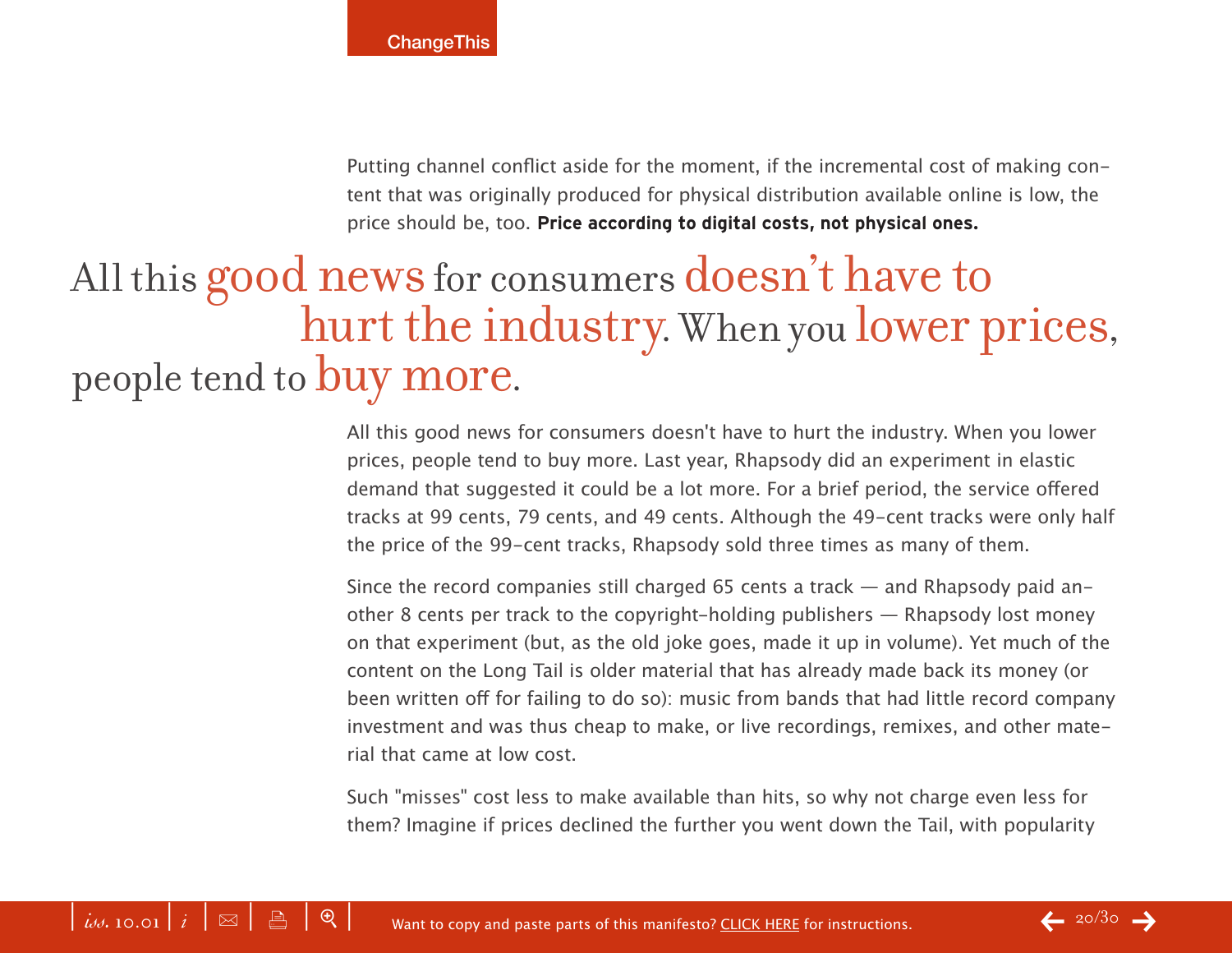(the market) effectively dictating pricing. All it would take is for the labels to lower the wholesale price for the vast majority of their content not in heavy rotation; even a two- or three-tiered pricing structure could work wonders. And because so much of that content is not available in record stores, the risk of channel conflict is greatly diminished. The lesson: Pull consumers down the tail with lower prices.

## So free has a cost: the psychological value of convenience. This is the "not worth it" moment where the wallet opens.

How low should the labels go? The answer comes by examining the psychology of the music consumer. The choice facing fans is not how many songs to buy from iTunes and Rhapsody, but how many songs to buy rather than download for free from Kazaa and other peer-to-peer networks. Intuitively, consumers know that free music is not really free: Aside from any legal risks, it's a time-consuming hassle to build a collection that way. Labeling is inconsistent, quality varies, and an estimated 30 percent of tracks are defective in one way or another. As Steve Jobs put it at the iTunes Music Store launch, you may save a little money downloading from Kazaa, but "you're working for under minimum wage." And what's true for music is doubly true for movies and games, where the quality of pirated products can be even more dismal, viruses are a risk, and downloads take so much longer.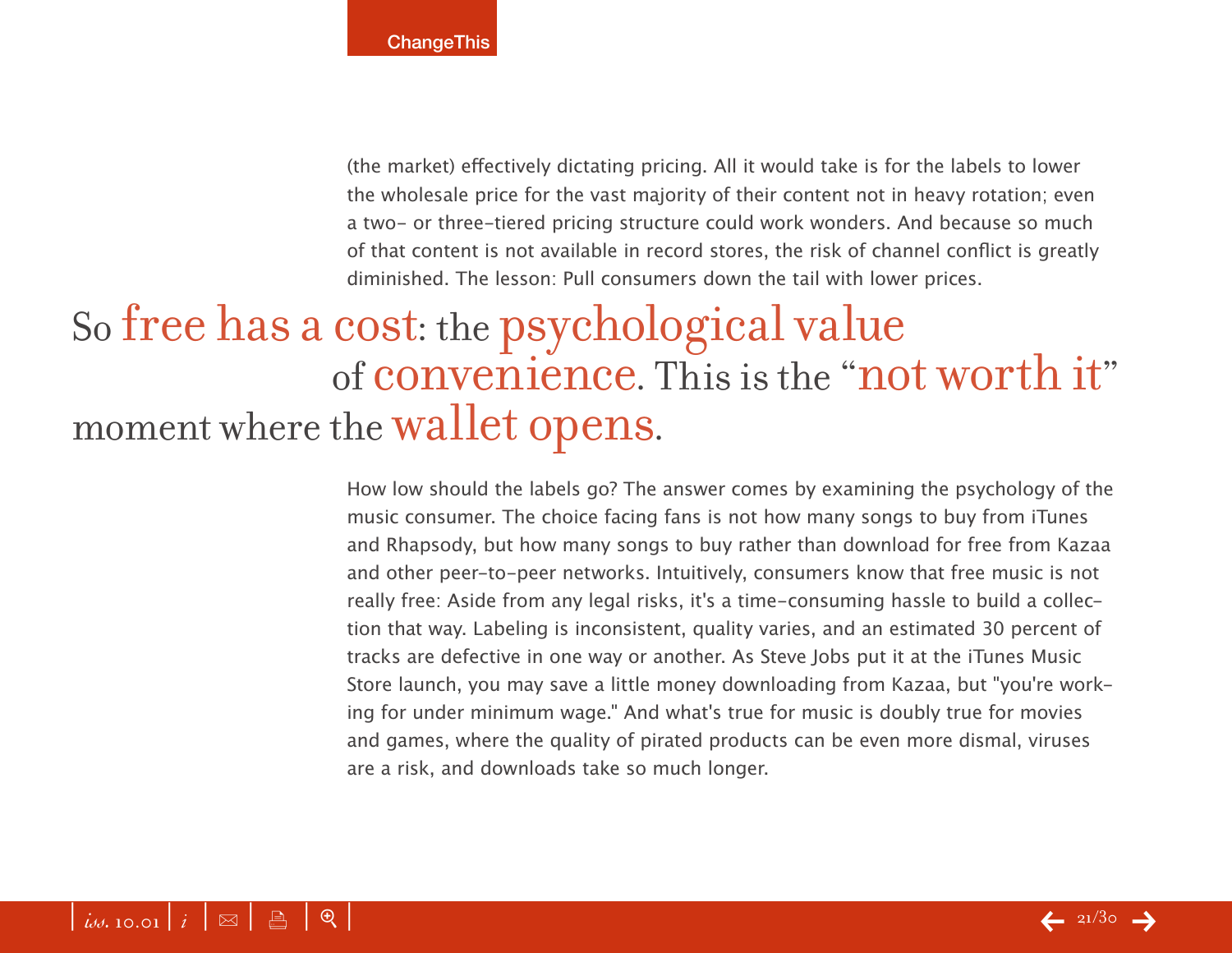So free has a cost: the psychological value of convenience. This is the "not worth it" moment where the wallet opens. The exact amount is an impossible calculus involving the bank balance of the average college student multiplied by their available free time. But imagine that for music, at least, it's around 20 cents a track. That, in effect, is the dividing line between the commercial world of the Long Tail and the underground. Both worlds will continue to exist in parallel, but it's crucial for Long Tail thinkers to exploit the opportunities between 20 and 99 cents to maximize their share. By offering fair pricing, ease of use, and consistent quality, **you can compete with free.**

### Great Long Tail businesses can then guide consumers further afield by following the contours of their likes and dislikes, easing their exploration of the unknown.

Perhaps the best way to do that is to stop charging for individual tracks at all. Danny Stein, whose private equity firm owns eMusic, thinks the future of the business is to move away from the ownership model entirely. With ubiquitous broadband, both wired and wireless, more consumers will turn to the celestial jukebox of music services that offer every track ever made, playable on demand. Some of those tracks will be free to listeners and advertising-supported, like radio. Others, like eMusic and Rhapsody, will be subscription services. Today, digital music economics are dominated by the iPod, with its notion of a paid-up library of personal tracks. But as the networks improve, the comparative economic advantages of unlimited streamed music, either financed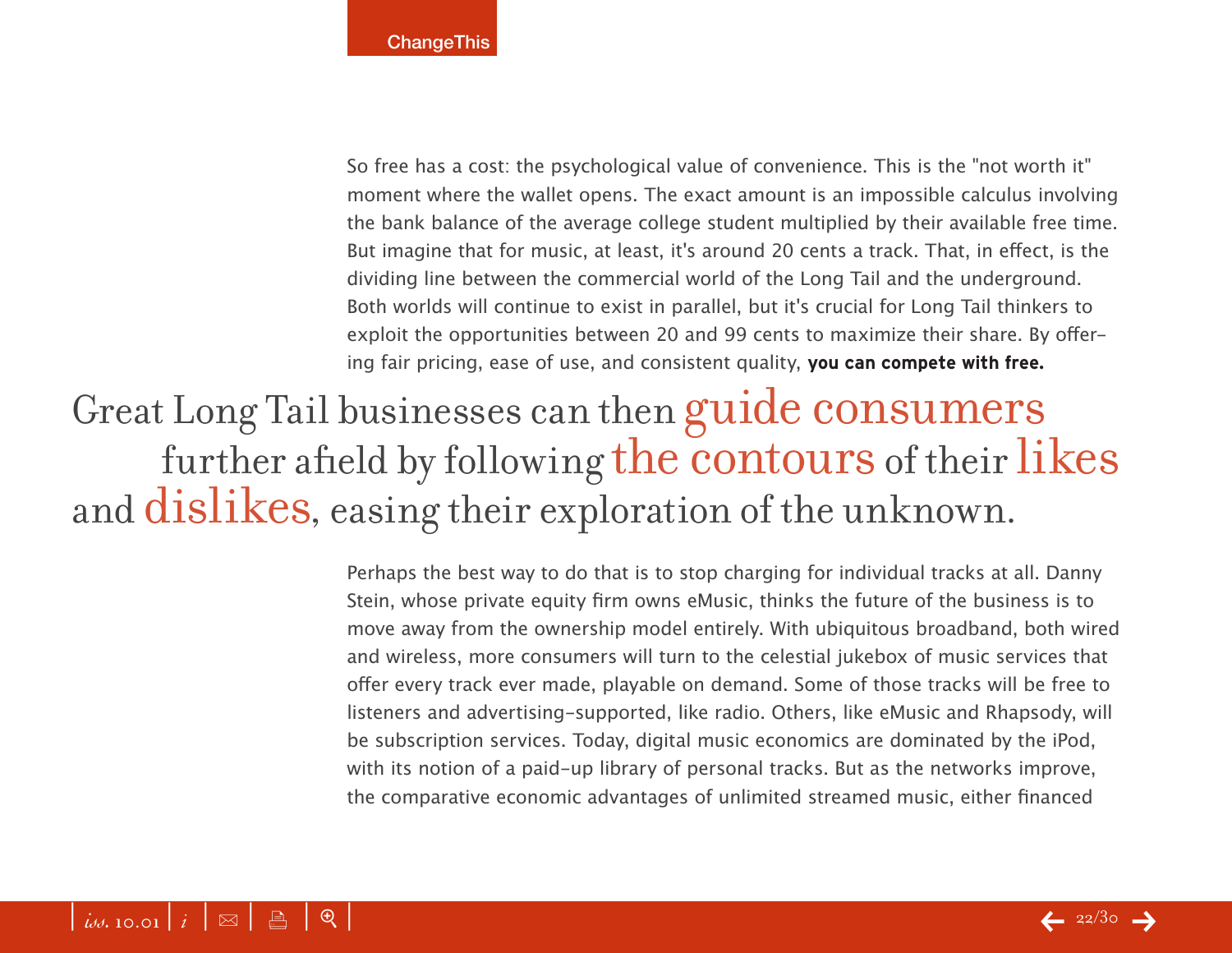This issue's Sponsor:



### COME TO GEL 2005 (GOOD EXPERIENCE LIVE) IN NEW YORK! Gel is the only conference of its kind, exploring what it means to create a good, meaningful, or authentic experience. Business people, artists, and innovators attend.

Advertise | About this ad

GO

by advertising or a flat fee (infinite choice for \$9.99 a month), may shift the market that way. And drive another nail in the coffin of the retail music model.

### **RULE 3: HELP ME FIND IT**

In 1997, an entrepreneur named Michael Robertson started what looked like a classic Long Tail business. Called MP3.com, it let anyone upload music files that would be available to all. The idea was the service would bypass the record labels, allowing artists to connect directly to listeners. MP3.com would make its money in fees paid by bands to have their music promoted on the site. The tyranny of the labels would be broken, and a thousand flowers would bloom.

But it didn't work out that way. Struggling bands did not, as a rule, find new audiences, and independent music was not transformed. Indeed, MP3.com got a reputation for being exactly what it was: an undifferentiated mass of mostly bad music that deserved its obscurity.

The problem with MP3.com was that it was only Long Tail. It didn't have license agreements with the labels to offer mainstream fare or much popular commercial music at all. Therefore, there was no familiar point of entry for consumers, no known quantity from which further exploring could begin.

Offering only hits is no better. Think of the struggling video-on-demand services of the cable companies. Or think of Movielink, the feeble video download service run by the studios. Due to overcontrolling providers and high costs, they suffer from limited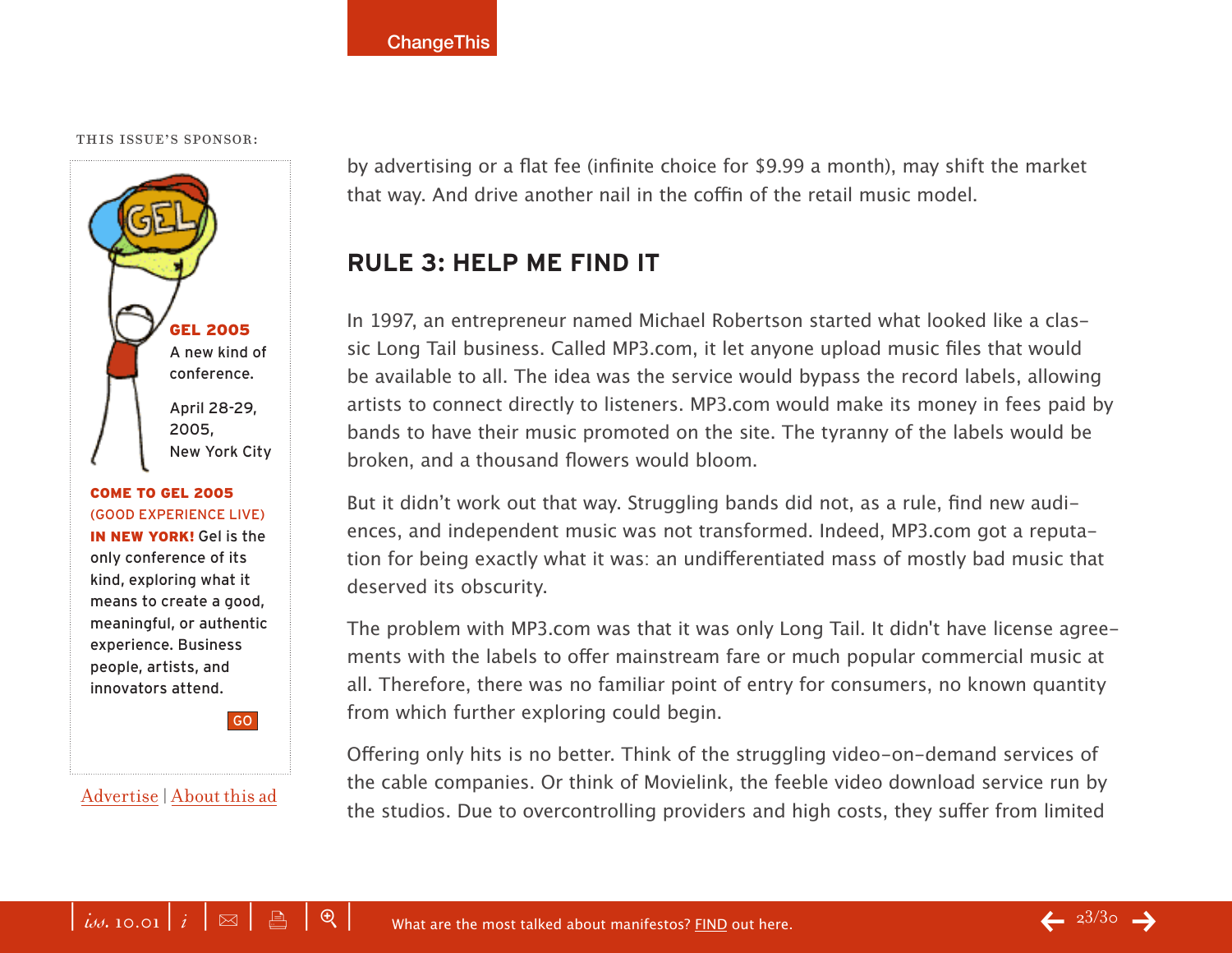### " IF YOU LIKE BRITNEY, YOU'LL LOVE...<sup>4"</sup>

Just as lower prices can entice consumers down the Long Tail, recommendation engines drive them to obscure content they might not find otherwise.



content: in most cases just a few hundred recent releases. There's not enough choice to change consumer behavior, to become a real force in the entertainment economy.

By contrast, the success of Netflix, Amazon, and the commercial music services shows that you need both ends of the curve. Their huge libraries of less-mainstream fare set them apart, but **hits still matter** in attracting consumers in the first place. Great Long Tail businesses can then guide consumers further afield by following the contours of their likes and dislikes, easing their exploration of the unknown.

For instance, the front screen of Rhapsody features Britney Spears, unsurprisingly. Next to the listings of her work is a box of "similar artists." Among them is Pink. If you click on that and are pleased with what you hear, you may do the same for Pink's similar artists, which include No Doubt. And on No Doubt's page, the list includes a few "followers" and "influencers," the last of which includes the Selecter, a 1980s ska band from Coventry, England. In three clicks, Rhapsody may have enticed a Britney Spears fan to try an album that can hardly be found in a record store.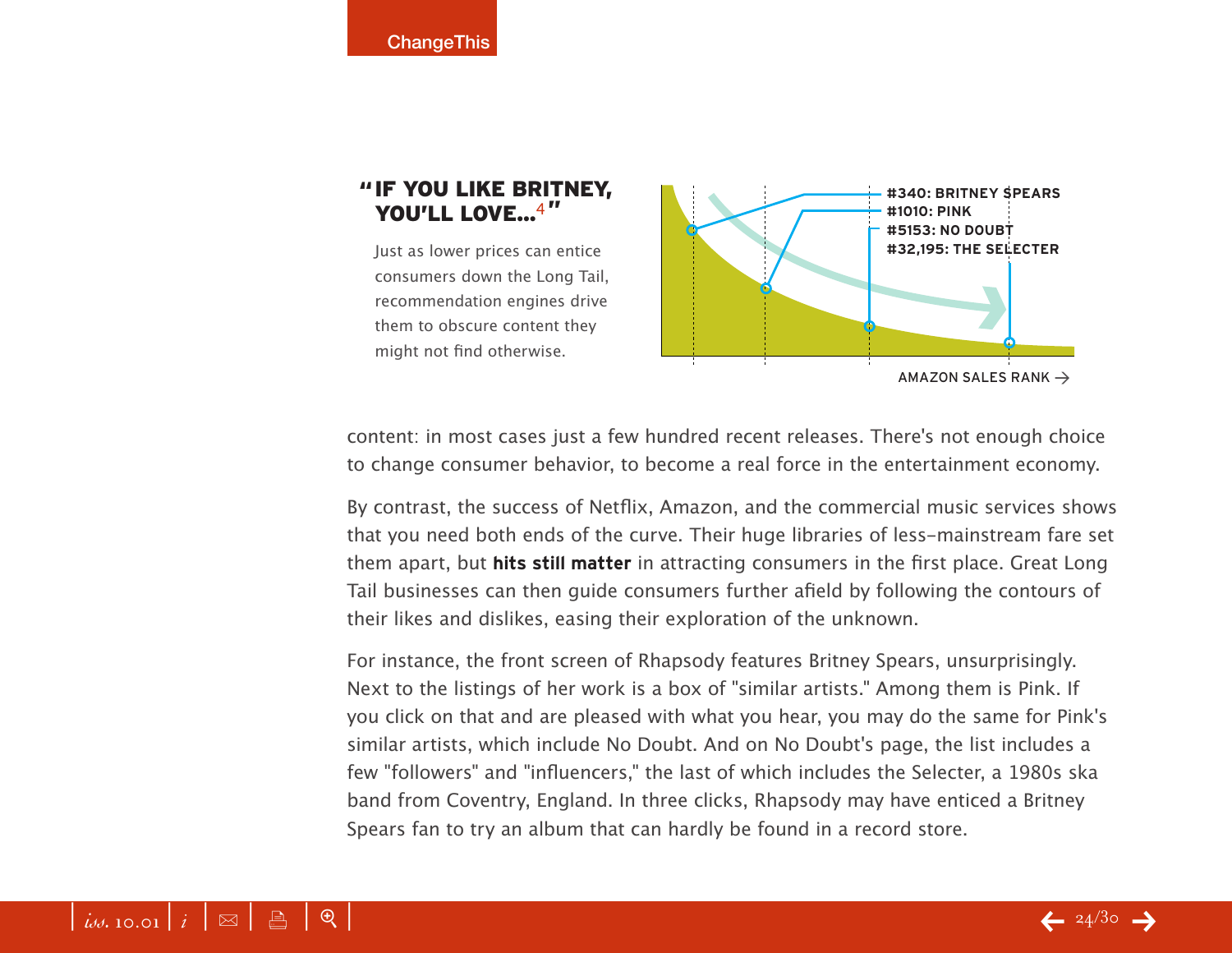### THE BIT PLAYER ADVANTAGE



Beyond bricks and mortar there are two main retail models — one that gets halfway down the Long Tail and another that goes all the way. The first is the familiar hybrid model of Amazon and Netflix, companies that sell physical goods online. Digital catalogs allow them to offer unlimited selection along with search, reviews, and recommendations, while the cost savings of massive warehouses and no walk-in customers greatly expands the

number of products they can sell profitably. Pushing this even further are pure digital services, such as iTunes, which offer the additional savings of delivering their digital goods online at virtually no marginal cost. Since an extra database entry and a few megabytes of storage on a server cost effectively nothing, these retailers have no economic reason not to carry everything available.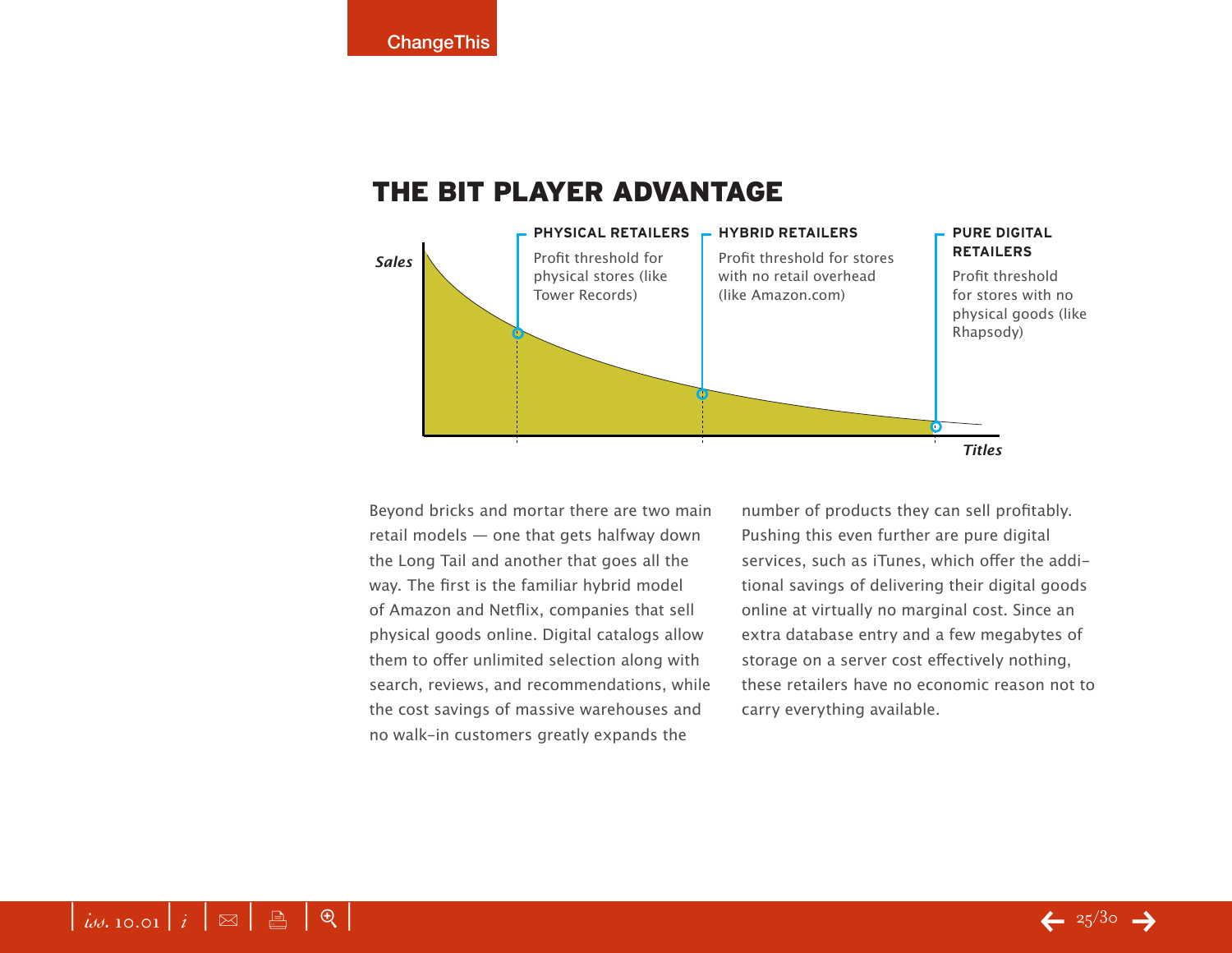Rhapsody does this with a combination of human editors and genre guides. But Netflix, where 60 percent of rentals come from recommendations, and Amazon do this with collaborative filtering, which uses the browsing and purchasing patterns of users to guide those who follow them ("Customers who bought this also bought ..."). In each, the aim is the same: **Use recommendations to drive demand down the Long Tail.**

This is the difference between push and pull, between broadcast and personalized taste. Long Tail business can treat consumers as individuals, offering mass customization as an alternative to mass-market fare.

The advantages are spread widely. For the entertainment industry itself, recommendations are a remarkably efficient form of marketing, allowing smaller films and lessmainstream music to find an audience. For consumers, the improved signal-to-noise ratio that comes from following a good recommendation encourages exploration and can reawaken a passion for music and film, potentially creating a far larger entertainment market overall. (The average Netflix customer rents seven DVDs a month, three times the rate at brick-and-mortar stores.) And the cultural benefit of all of this is much more diversity, reversing the blanding effects of a century of distribution scarcity and ending the tyranny of the hit.

Such is the power of the Long Tail. Its time has come.

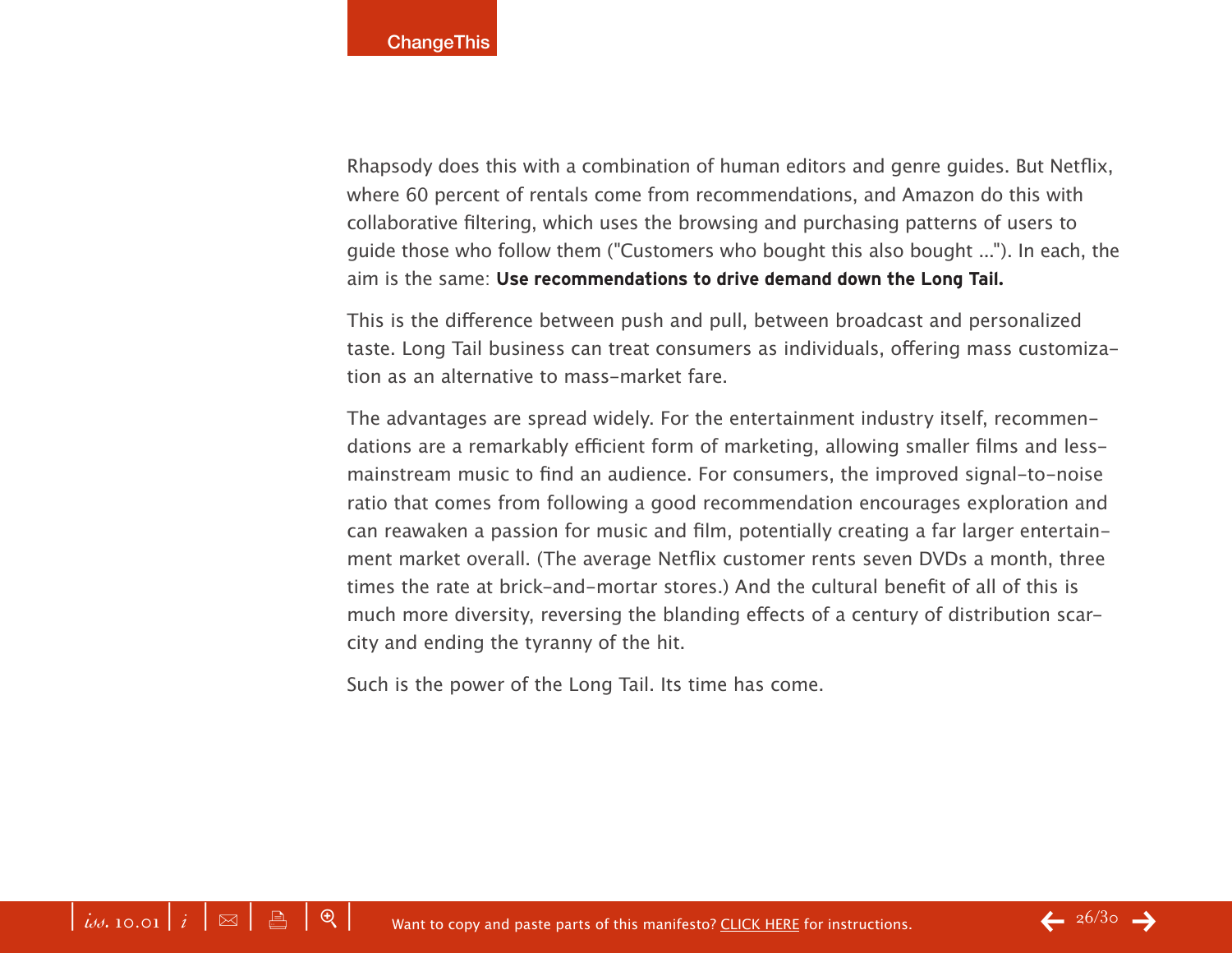

### **SOURCES**

- 1 Erik Brynjolfsson and Jeffrey Hu, MIT, and Michael Smith, Carnegie Mellon; Barnes & Noble; Netflix; RealNetworks
- 2 Amazon.com; Internet Movie Database; Netflix; Wired research
- 3 Jonathan Daniel and Joe Fleischer, Crush Music Media Management
- 4 Amazon.com





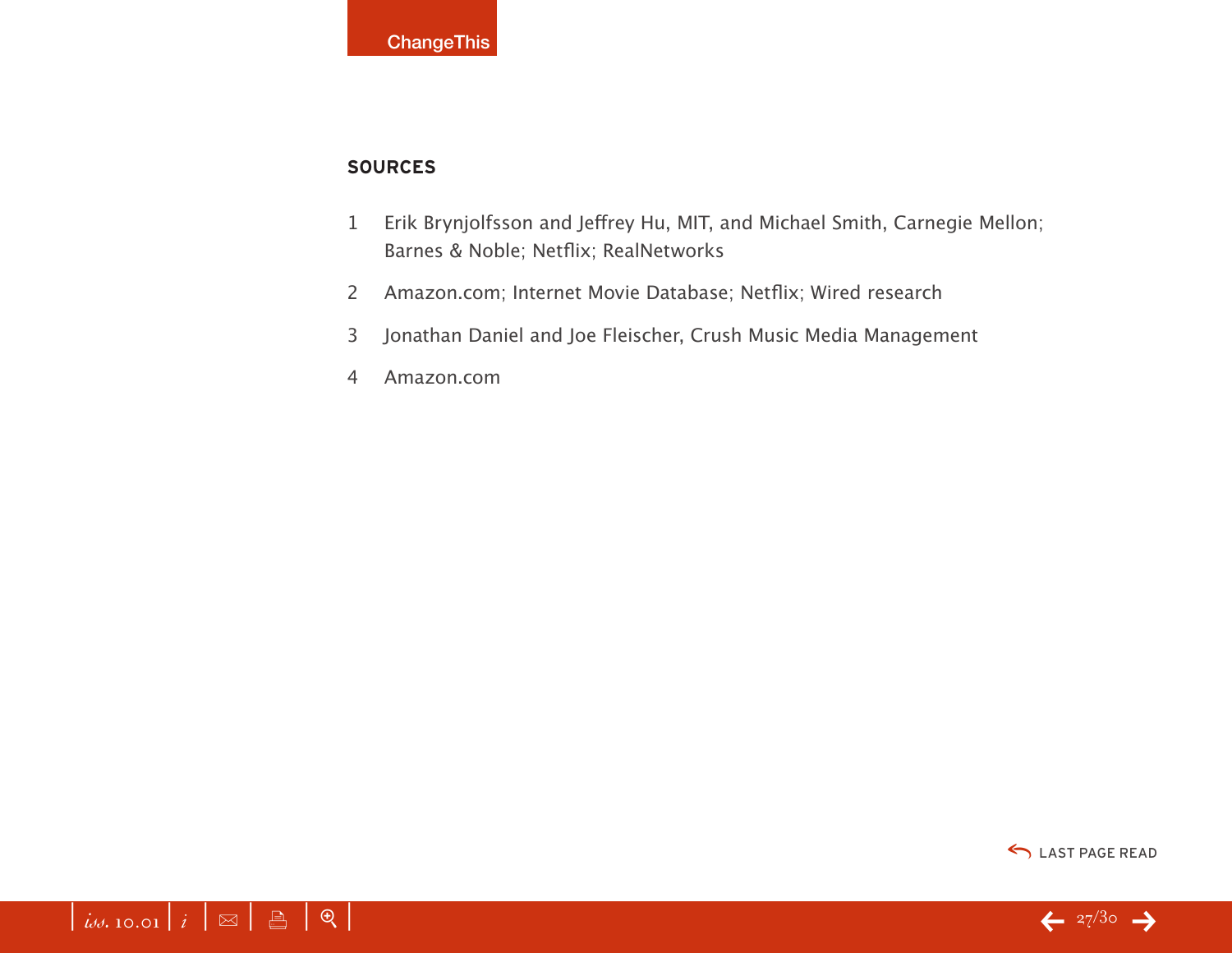### info

#### **ABOUT THE AUTHOR**

Chris Anderson (canderson@wiredmag.com) is Wired's editor-in-chief.

### **DOWNLOAD THIS**

This manifesto is available from <http://changethis.com/10.LongTail>

### **SEND THIS**

Click here to pass along a copy of this manifesto to others. <http://changethis.com/10.LongTail/email>

#### **SUBSCRIBE**

Learn about our latest manifestos as soon as they are available. Sign up for our free newsletter and be notified by email.<http://changethis.com/subscribe>





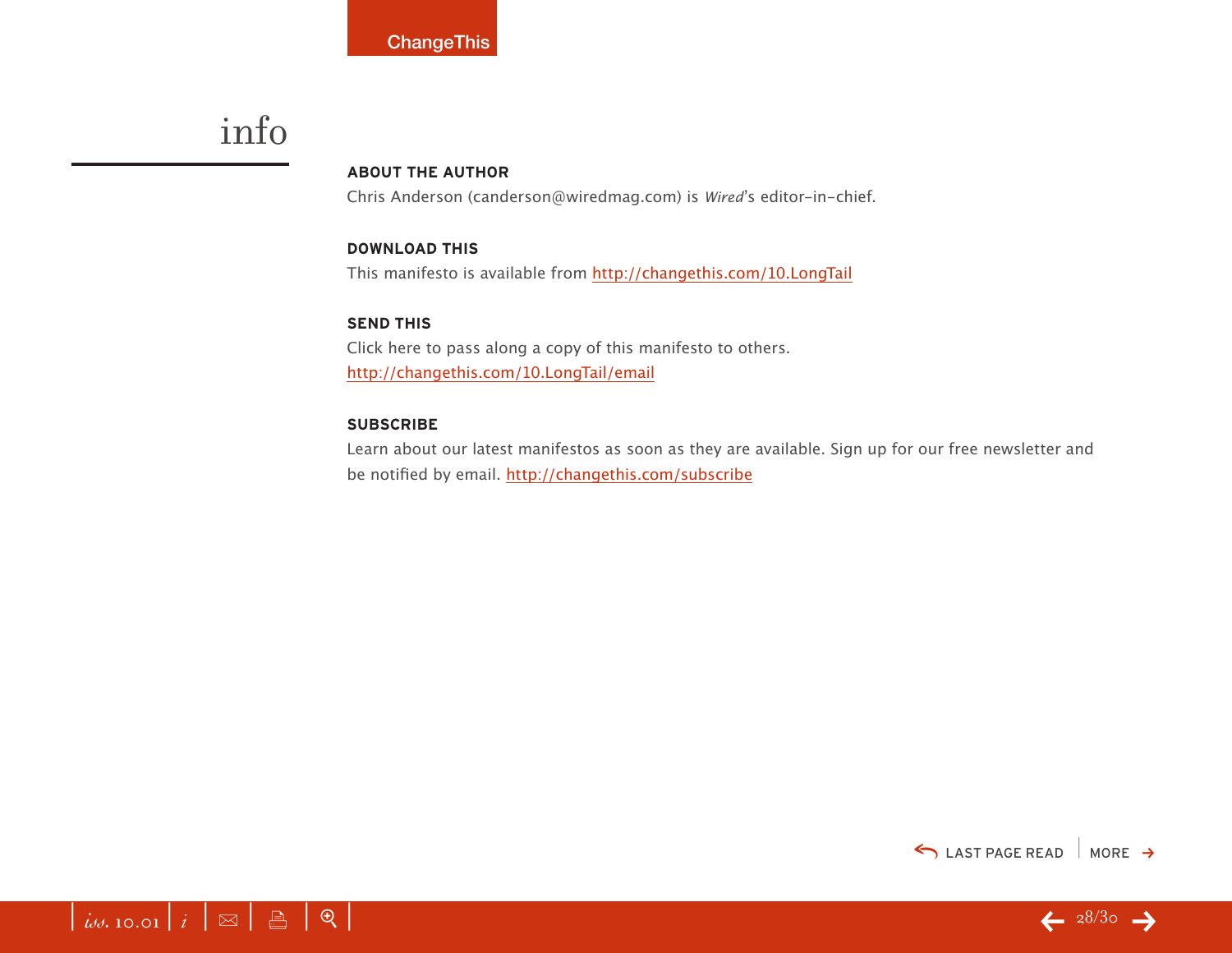### info

#### **WHAT YOU CAN DO**

You are given the unlimited right to print this manifesto and to distribute it electronically (via email, your website, or any other means). You can print out pages and put them in your favorite coffee shop's windows or your doctor's waiting room. You can transcribe the author's words onto the sidewalk, or you can hand out copies to everyone you meet. You may not alter this manifesto in any way, though, and you may not charge for it.

#### **NAVIGATION & USER TIPS**

Move around this manifesto by using your keyboard arrow keys or click on the right arrow ( $\rightarrow$ ) for the next page and the left arrow (  $\leftarrow$  ). To send this by email, just click on  $\boxed{\boxtimes}$  .

#### **HAVING PROBLEMS SAVING TO DISK?**

First, make sure you have the latest version of Acrobat Reader 6 which you can download from [http://www.adobe.com/products/acrobat/readstep2.html.](http://www.adobe.com/products/acrobat/readstep2.html) If problems persist, it may be due to your Acrobat Reader settings. To correct the problem (for Windows), a reader, J. Hansen, suggests going to your Acrobat Reader Preferences > Options > Web browser Options. Check the "Display PDF in Browser" option. Then click on Save to Disk  $\boxed{\boxtimes}$ .

| <b>KEYBOARD SHORTCUTS</b>      | PC.           | <b>MAC</b>                                 |
|--------------------------------|---------------|--------------------------------------------|
| Zoom in (Larger view)          | $[CHL]$ $[+]$ | $[$ $\mathcal{H}$ $]$ $[$ $+$ $]$          |
| Zoom out                       | $[CHL]$ $[-]$ | $[ H ] - ]$                                |
| Full screen/Normal screen view | [CHL] [L]     | $[$ $\mathcal{H}$ $]$ $[$ $\mathsf{L}$ $]$ |